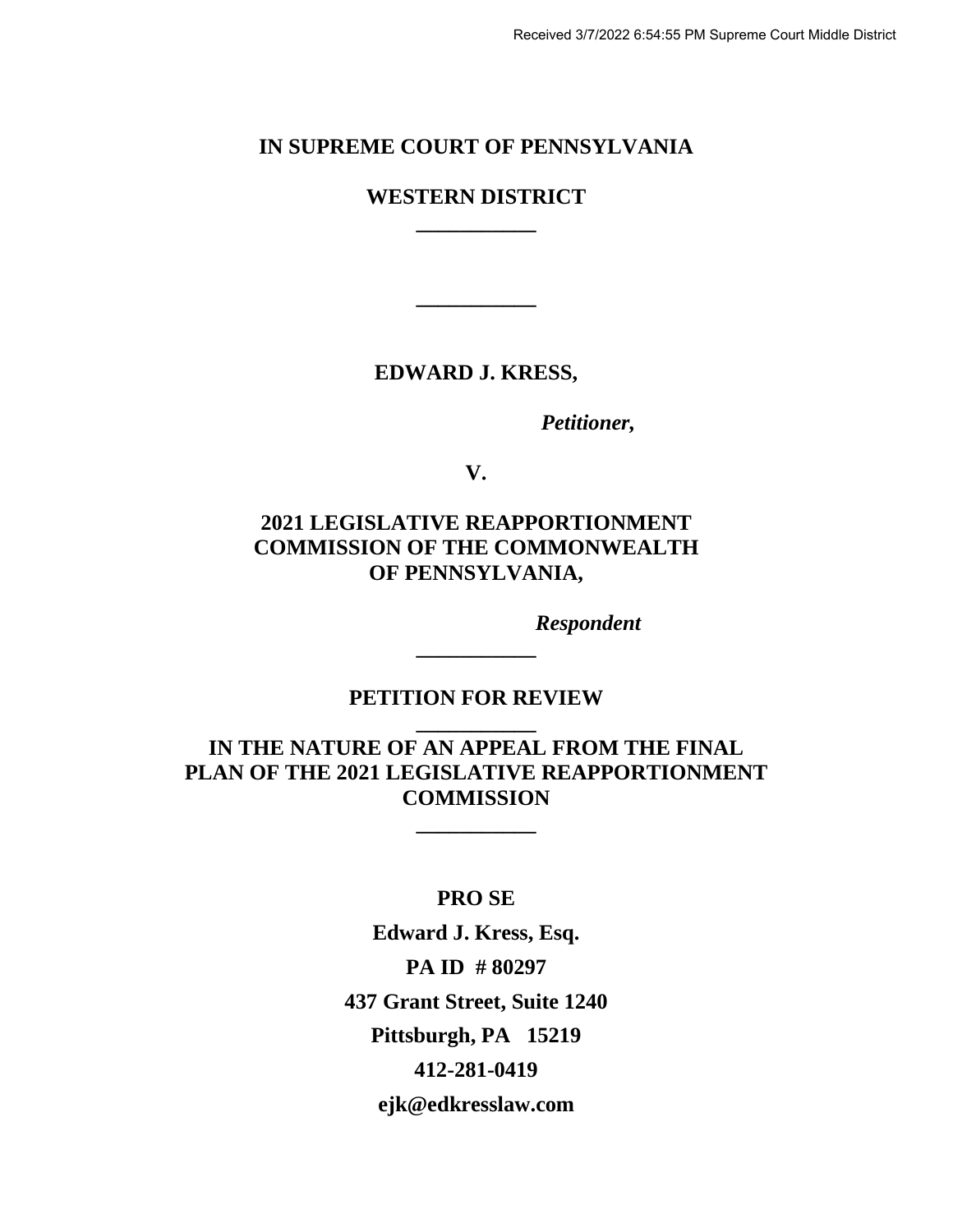### **IN THE SUPREME COURT OF PENNSYLVANIA**

### **WESTERN DISTRICT**

### EDWARD J. KRESS,

and

Petitioner, No.

v.

## 2021 PENNSYLVANIA LEGISLATIVE REAPPORTIONMENT COMMISSION,

Respondent.

#### **PETITION FOR REVIEW**

In the Nature of an Appeal from the Final Plan of the 2021 Legislative Reapportionment Commission

Pursuant to Section 17(d) of Article II of the Pennsylvania Constitution and Pennsylvania Rule of Appellate Procedure 3321, the Pro Se Petitioner Edward J. Kress files the following PETITION FOR REVIEW to the Final Plan and Map released by the 2021 Pennsylvania Legislative Reapportionment Commission at the end of the day on Friday, February 4, 2022, and avers as follows: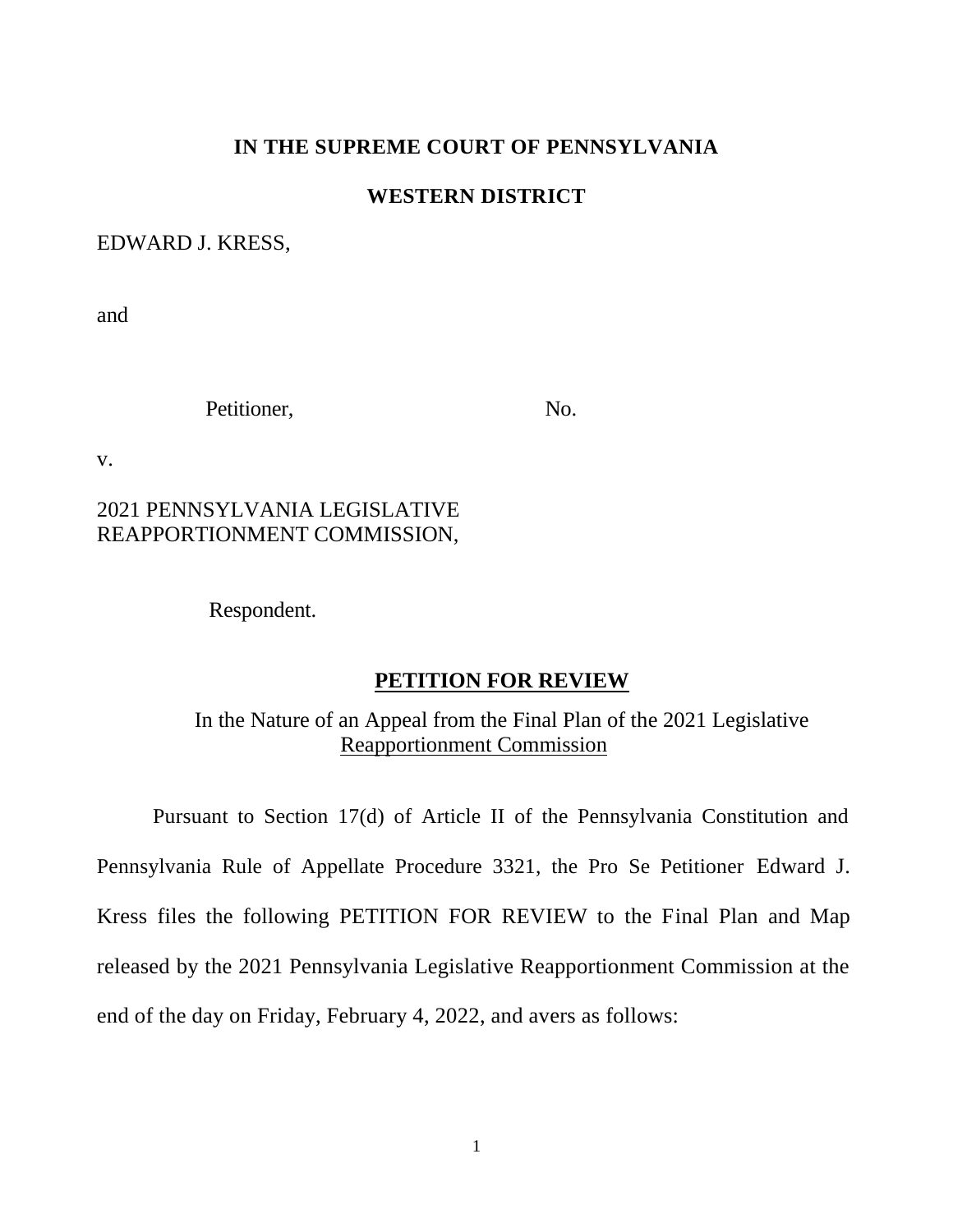### **JURISDICTION AND VENUE**

1. This Court has jurisdiction over the Petitioners because the Pro Se Petitioner resides in Allegheny County, Commonwealth of Pennsylvania.

2. This Court has original jurisdiction to hear these challenges to the LRC Final Plan and Map as pursuant to Article II, §17(d) of the Pennsylvania Constitution and 42 Pa.C.S. §725(1).

3. This Petition is addressed to the Court's appellate jurisdiction and is in the nature of Petition for Review pursuant to Rule 3321 and Rule 1501et. seq. the for Pennsylvania Rules of Appellate Procedure.

### **PARTIES**

4. The Petitioner is Edward J. Kress who is domiciled and a registered voter in Shaler Township, Allegheny County, Pennsylvania currently residing in Pennsylvania State House District 30 and Pennsylvania State Senate District 38. However, following the new the 2021 Legislative Reapportionment Commission (LRC) Redistricting the Petitioner, Edward J. Kress will be residing in Pennsylvania State House District 21 that will now be a part of City of Pittsburgh State House District. Petitioner had filed written comments to the LRC stating that the City of Pittsburgh should only have 5 PA State House and 2 Senate Districts.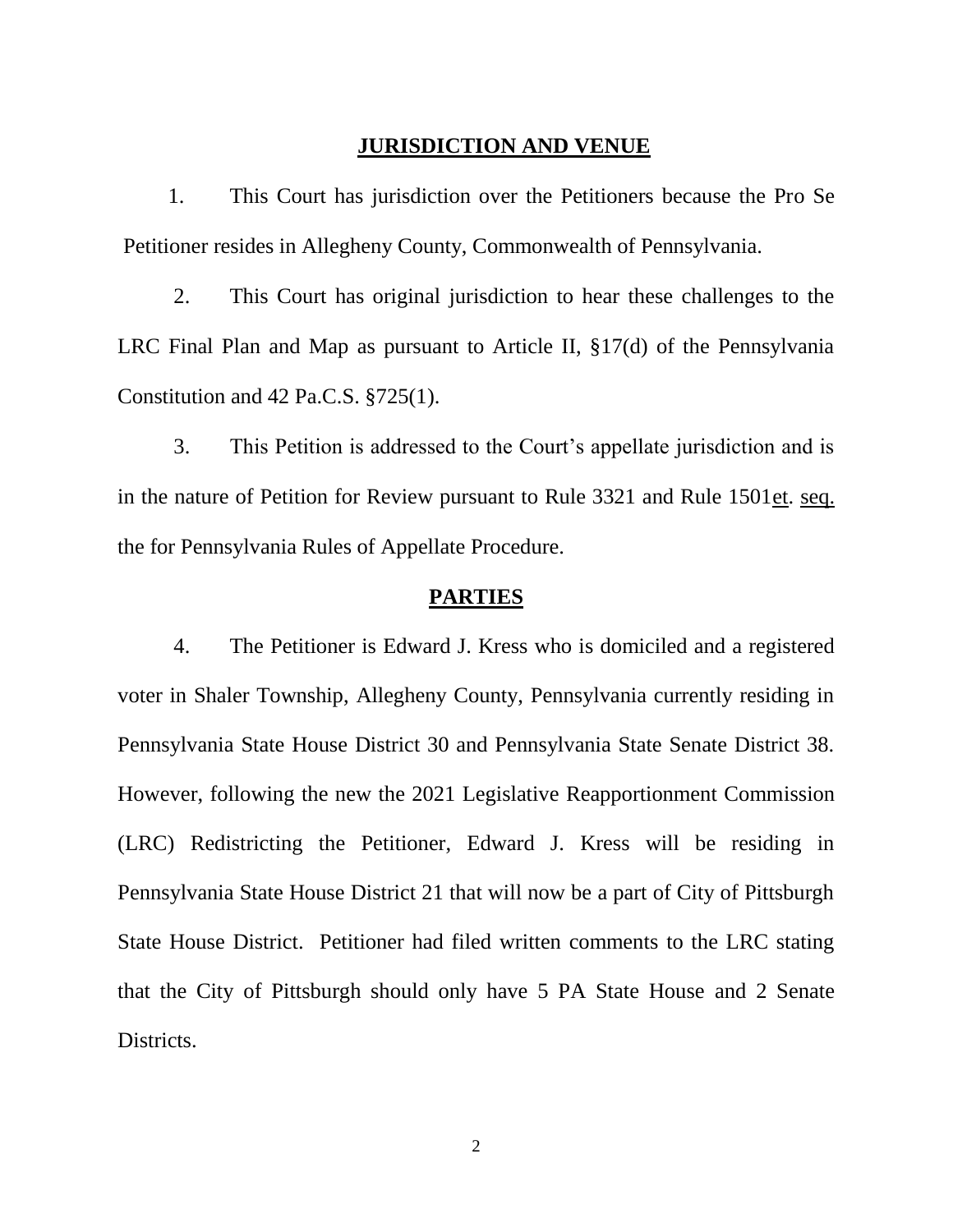5. The Respondent is the 2021 Pennsylvania Legislative Reapportionment Commission ("LRC") responsible for drawing maps following the 2020 U.S. decennial census.

### **DETERMINATION TO BE REVIEWED**

6. The determination for which Petitioners seek review is the constitutionality of the 2021 Final Plan of the Commission approved on February 4, 2022.

### **OBJECTIONS TO THE 2021 FINAL PLAN**

7. The Pennsylvania Constitution provides that House and Senate districts "shall be composed of compact and continuous territory as nearly equal in population as practicable. . . Unless absolutely necessary no county, city, incorporated town, borough, township or ward shall be divided in forming either a senatorial or representative district."." Pa. Const., art. II, § 16.

8. The evidence submitted to the LRC demonstrates that there are numerous political subdivisions that were unnecessarily split, the most egregious being the subdivision of the City of Pittsburgh into 9 Legislative Districts in the Pennsylvania State House and 3 in the PA State Senate, whereas the lasted Census dictates that the City of Pittsburgh should only have 5 Pennsylvania House Legislative Districts and 2 Pennsylvania Senate Legislative Districts.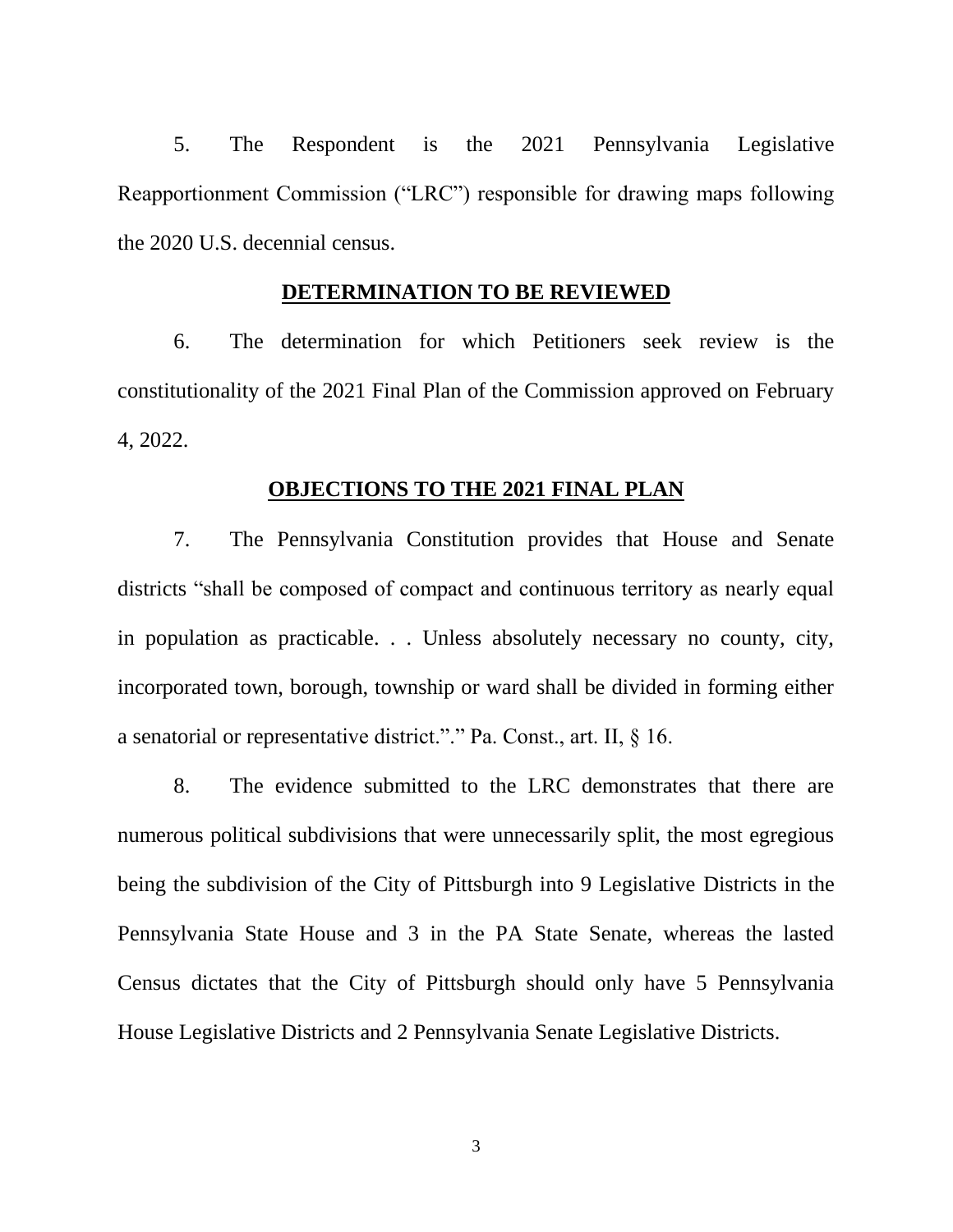9. The LRC has subdivided the City of Pittsburgh into 34 municipalities that now contain 277,837 non-Pittsburgh residents when all the LRC had to do was to keep Wilkinsburg Borough in PA House District 24.

10. Further, Wilkinsburg Borough shares a mutual interest with the City of Pittsburgh, as Wilkinsburg students from 7-12 attend Pittsburgh Public Schools while the City of Pittsburgh provides fire services and garbage collection. Even arguing more for its inclusion within PA District 24, Wilkinsburg not only wants to share services with the City of Pittsburgh, Wilkinsburg could actually become part of the City of Pittsburgh, as a Petition to Merge with the City of Pittsburgh was filed in the Allegheny County Court of Common Pleas, Pennsylvania on January 4,  $2022<sup>1</sup>$ 

11. The LRC Map violates the Voting Rights Act, ("VRA"), 42 U.S.C. §1973(b) as minorities were unconstitutionally subdivided in municipalities or removed from districts in the current LRC Map whose presence is essential to the creation of minority districts.

12. Wilkinsburg Borough located in Allegheny County was removed from Pennsylvania State House District 24, which is a district where all the residents of this district are either from the City of Pittsburgh or Wilkinsburg Borough.

 $\overline{\phantom{a}}$ 

 $11$  https://www.post-gazette.com/local/east/2022/01/05/wilkinsburg-merger-pittsburgh-annex-vote-councilsupporters-protesters/stories/202201050136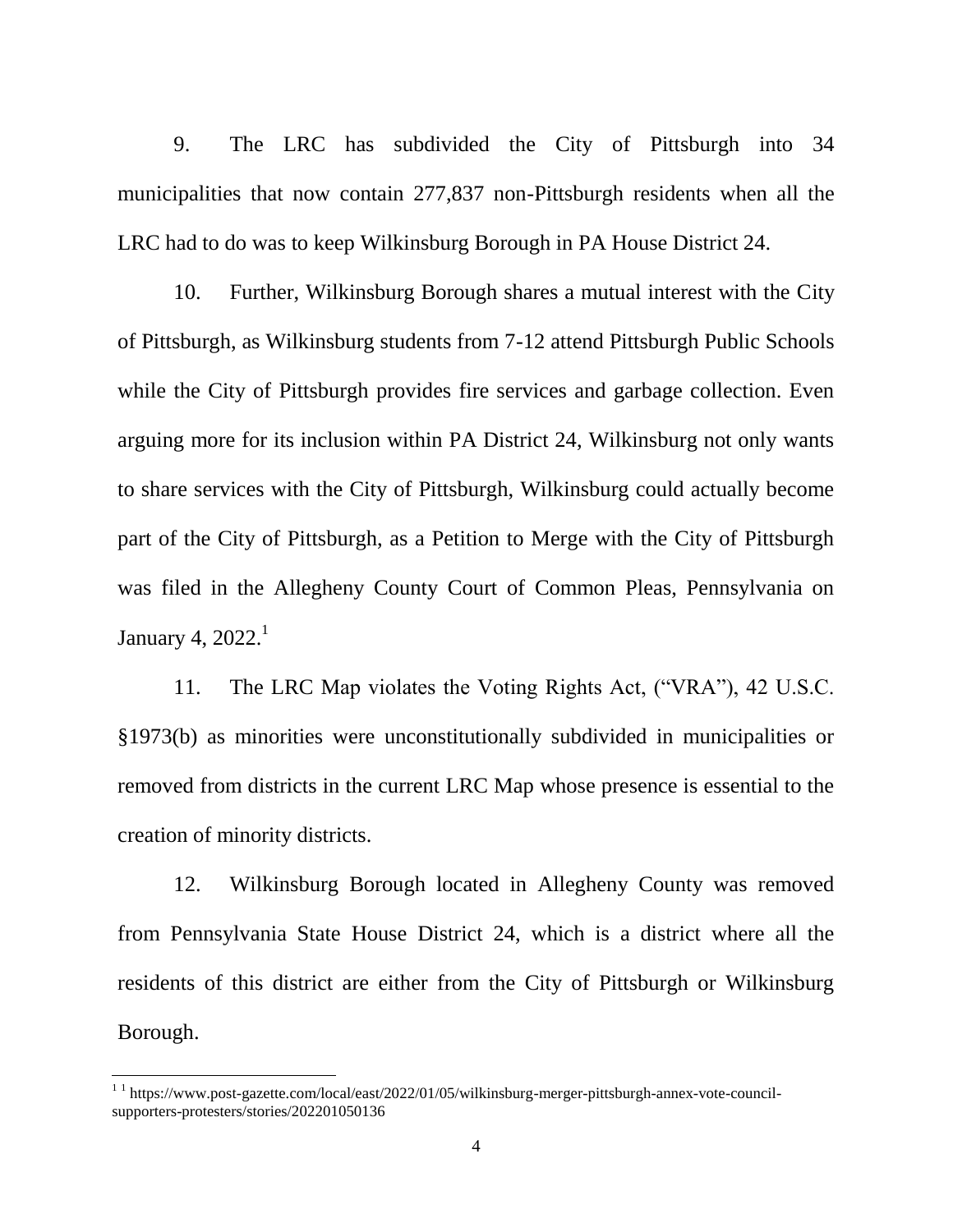13. The Proposed PA Constitutional District Plan that the Petitioner submits, proves that the action of the LRC in regard to subdividing the City of Pittsburgh was not absolutely necessary.

14. The Proposed PA Constitutional District Plan is more compact, continuous, and equal than the LRC Map.

15. Wilkinsburg is an African American majority municipality, whose presence within PA House District 24 is essential in creating 2 African American Districts within the City of Pittsburgh per a Pennsylvania Constitutional State Map.

# **JOINDER OF OBJECTIONS TO THE 2021 FINAL PLAN AS SET FORTH IN THE PETITION FOR REVIEW OF KERRY BENNINGHOFF AND RYAN COVERT, ERIK HULICK AND DARLENE COVERT**

16. Petitioner hereby joins the objections, briefs, and all exhibits of all of the following Petitioners Ryan Covert, Erik Hulick, and Darlene J. Covert at 4 WM 2022, Petitioner Kerry Benninghoff docketed at 11 MM 2022, and Jackie Hutz at 11WM 2022 as set forth in his Petition for Review and that the Final Plan is unconstitutional and must be declared to be contrary to law.

## **A. THE 2021 FINAL PLAN DIVIDES NUMEROUS POLITICIAL SUBDIVISIONS THAT ARE NOT ABSOLUTLEY NECESSARY, BUT THE LRC'S DIVISION OF THE CITY OF PITTSBURGH WAS RATHER EGREGIOUS WHEREAS IT CREATED 9 DISTRICTS WHEN THE CITY OF PITTSBURGH SHOULD HAVE ONLY 5**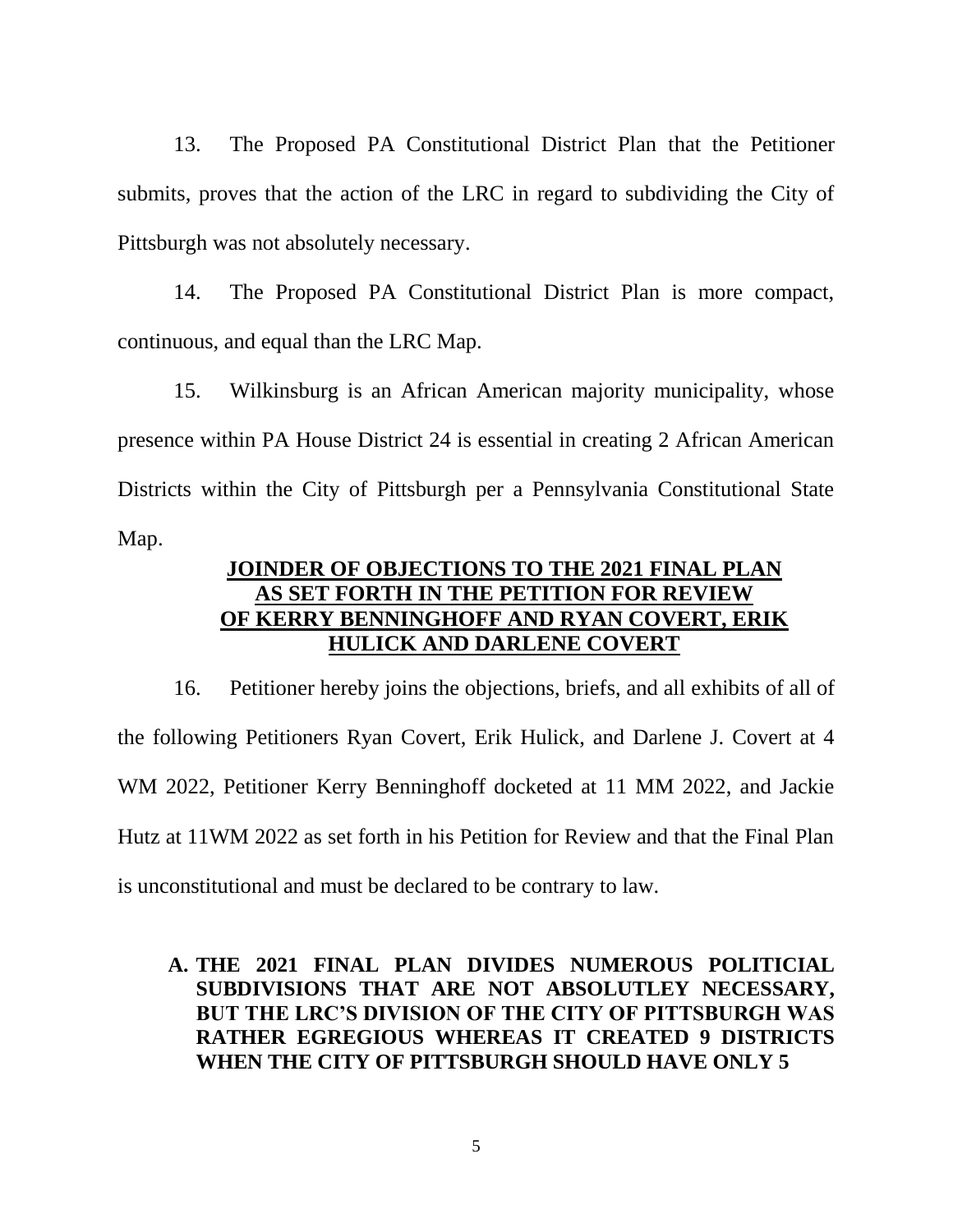17. The 2021 Final Plan fails to comply with the requirement of Article II, Section 16 of the Pennsylvania Constitution that "unless absolutely necessary no county, city, incorporated town, borough, township or ward shall be divided in forming either a senatorial or representative district.

18. Under the Pennsylvania Constitution, state legislative districts are reviewed every ten (10) years following the U.S. decennial census.

19. State Legislative District(s) "shall be composed of compact and continuous territory as nearly equal in population as practicable. . . Unless absolutely necessary no county, city, incorporated town, borough, township or ward shall be divided in forming either a senatorial or representative district." Pa. Const. art. II, § 16.

20. The LRC was created via the Constitutional Convention of 1967-68 and is codified as Article II, section 17 of the Pennsylvania Constitution.

21. On September 16, 2021, the United States Census Bureau released data from the 2020 census to state redistricting authorities and the public.<sup>2</sup>

22. According to the 2020 Census, Pennsylvania has 13,002,700 residents and the Pennsylvania House of Representatives is made up of 203 districts and Pennsylvania State Senate is made up 50 districts. Thus, the ideal district population is about 64,053 persons per district for the Pennsylvania State

 $\overline{\phantom{a}}$ 

 $2$  Redistricting in Pennsylvania after the 2020 Census,

http://ballotpedia.org/Redistricting\_in\_Pennsylvania\_after\_the\_2020\_census (accessed February 7, 2022).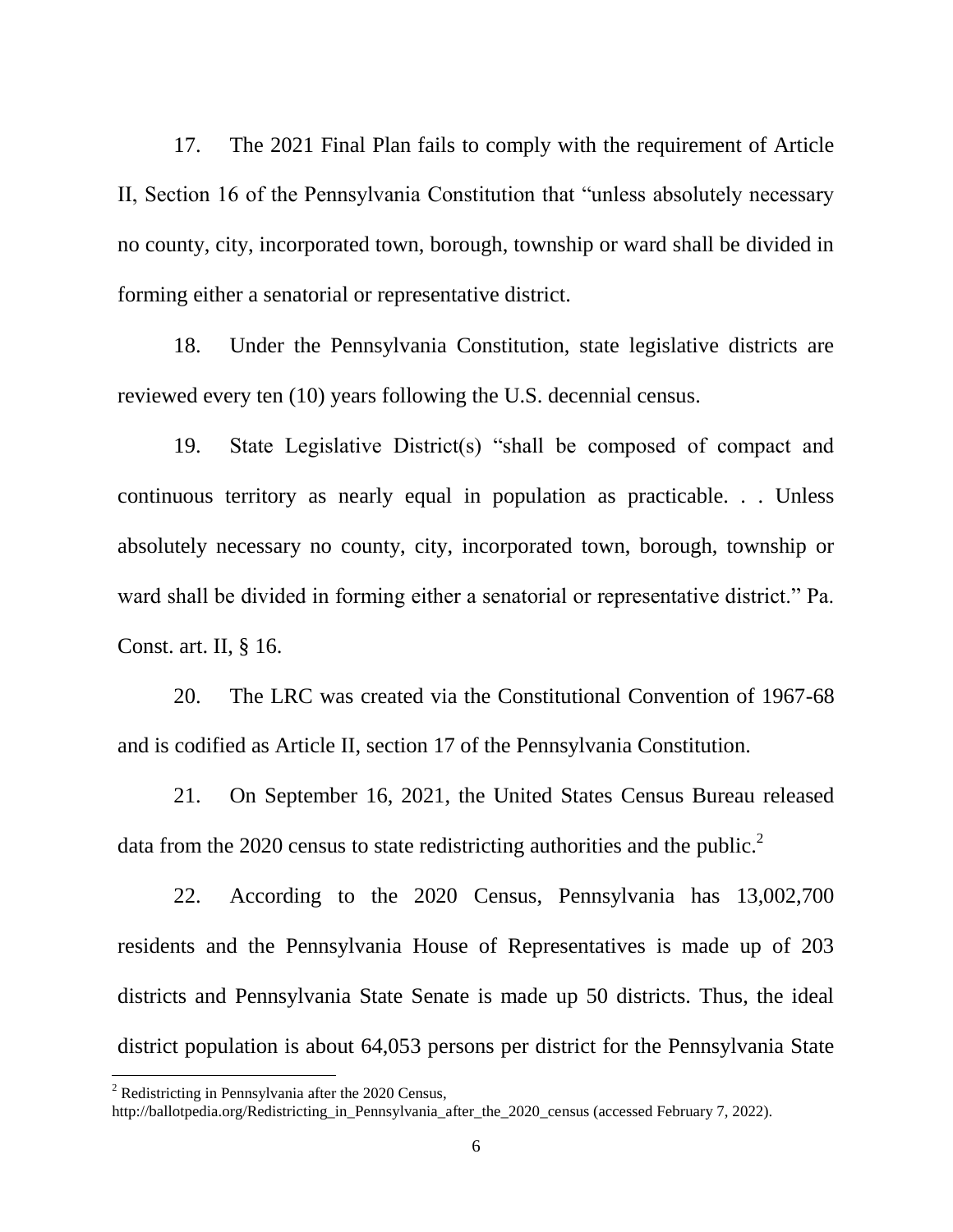House and 260,237 for the Pennsylvania State Senate, pursuant to Pa. Const. Art. II, § 16.

23. The Commonwealth of Pennsylvania reviewed and distributed population data received from the U.S. Secretary of Commerce. This data is commonly referred to as "P.L. 91-171 data," (hereinafter "data"). Pub. L. No. 940171, 89 Stat. 1023 (1975).

24. A report by Dr. Michael Barber demonstrated that unnecessarily divided up cities in Allentown, Lancaster, Reading, Harrisburg, State College, Scranton, Pittsburgh, and South Whitehall for political advantage. (Please see the Kerry Benninghoff, Petition for Review.)

25. The 2021 Final Plan contains multiple divisions of political subdivisions that are not "absolutely necessary."

26. At no time did the Commission demonstrate that these divisions were absolutely necessary and evidence presented to the Commission proves the contrary.

27. The Commission failed to address, consider or adjust the 2021 Final Plan in accordance with requests from the public regarding these unnecessary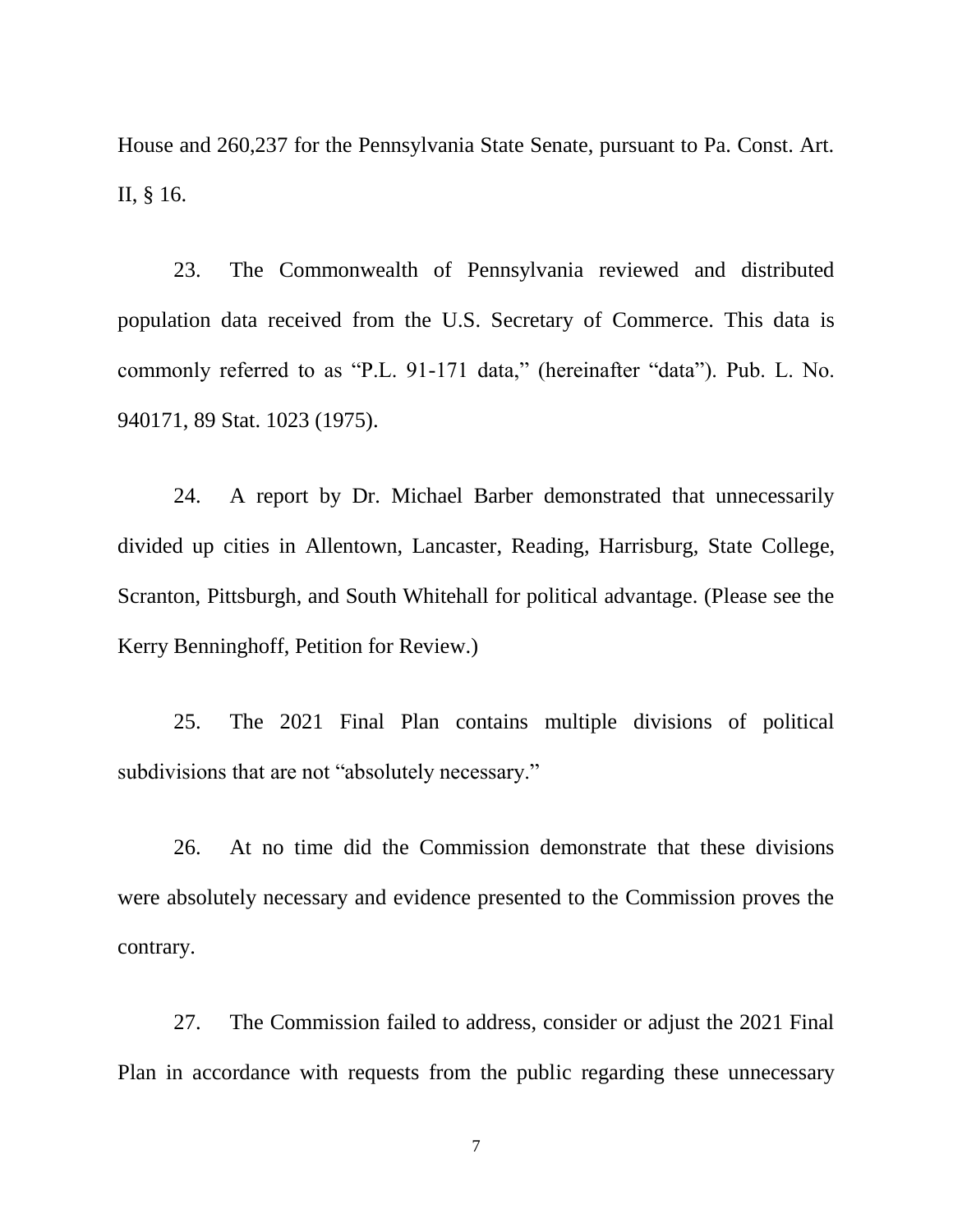splits and generally failed to comply with mandates of Article II, Section 16 of the Pennsylvania Constitution.

28. The 2021 Final Plan's House Splits 56 municipalities a total of 92 times.

29. Petitioner finds Pittsburgh probably to be the most egregious example being the City of Pittsburgh being split 9 times in the Pennsylvania State House and 3 times in the Pennsylvania State Senate.

## **1. The Allegheny County Population Increased while the City of Pittsburgh Population Declined Yet the City of Pittsburgh Maintained the Same Amount of Pennsylvania State House Districts**

30. The data showed a 2.2% population increase in Allegheny County from 2010 to 2020 with an increase from 1,223,348 to 1,250,578. However, the City of Pittsburgh's population continued to decline going from 305,704 residents to 302,971. Whereas the areas of major growth from 2010 to 2020 occurred in the suburban communities outside the City of Pittsburgh such as Ohio Township (48.5%), Marshall Township (35%), Pine Township (22%), and Collier Township (21.9%).

31. In reviewing the table below, you can see the population growth in the past 50 years in Allegheny County has occurred outside of the City of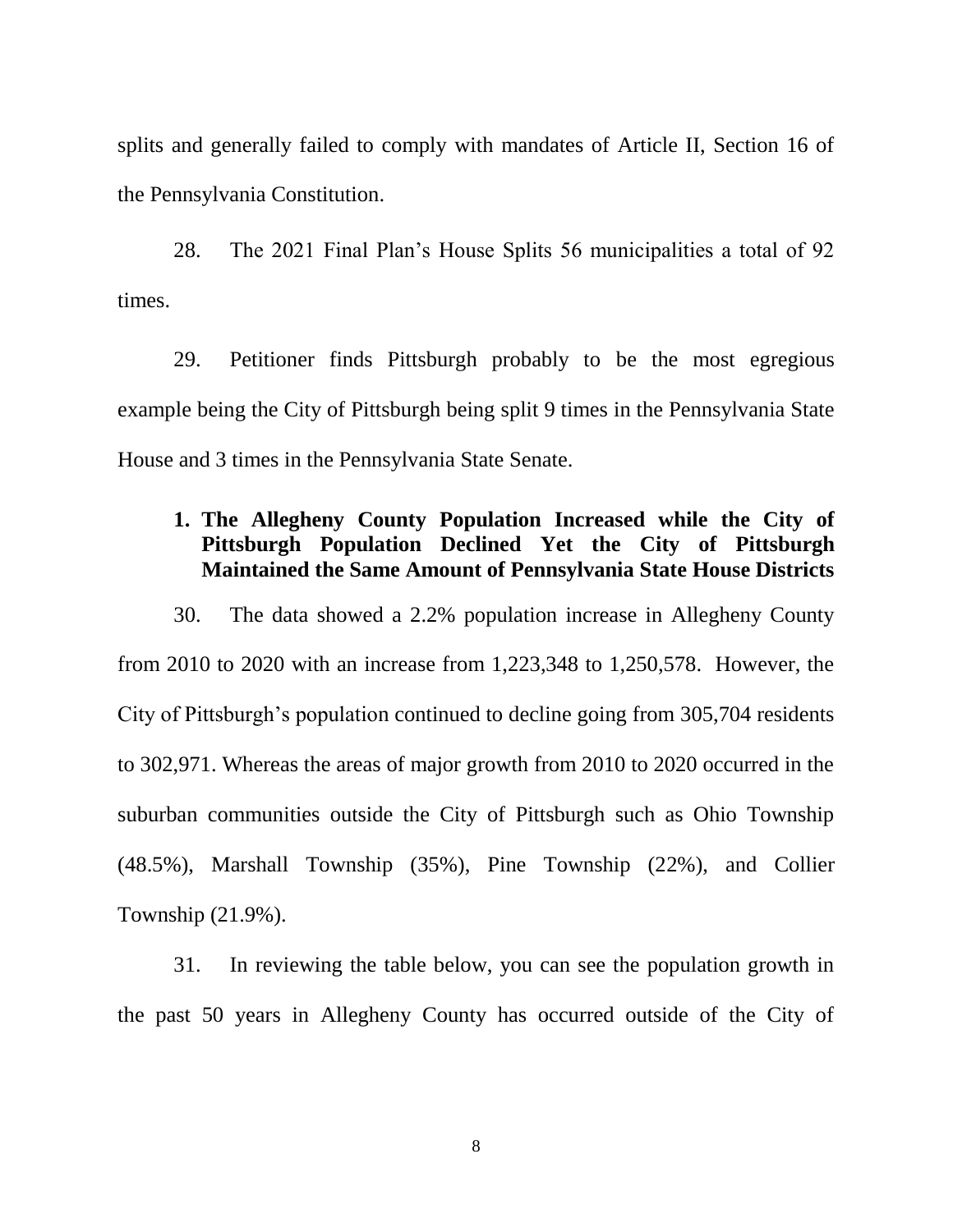Pittsburgh, whereas the representative share of the City of Pittsburgh population

has declined from 32.40% in 1970 to 24.22% today.

| YEAR | <b>ALLEGHENY</b>  | <b>CITY OF</b>    | PGH %             |
|------|-------------------|-------------------|-------------------|
|      | <b>COUNTY</b>     | PGH.              | <b>ALLEGHENY</b>  |
|      | <b>POPULATION</b> | <b>POPULATION</b> | <b>POPULATION</b> |
|      |                   |                   |                   |
| 1970 | 1,605,016         | 520,117           | 32.40%            |
|      |                   |                   |                   |
| 1980 | 1,450,085         | 423,938           | 29.23%            |
|      |                   |                   |                   |
| 1990 | 1,336,449         | 369,879           | 27.67%            |
|      |                   |                   |                   |
| 2000 | 1,281,666         | 334,563           | 26.10%            |
|      |                   |                   |                   |
| 2010 | 1,233,348         | 305,704           | 24.78%            |
|      |                   |                   |                   |
| 2020 | 1,250,578         | 302,971           | 24.22%            |

## ALLEGHENY COUNTY POPULATION INCREASE COMPARED TO CITY OF PITTSBURGH POPULATION LOSS

32. The City of Pittsburgh has lost population; even though it has lost population it has not lost districts in either the Pennsylvania State House or Senate.

33. A population of 64,053 is what the ideal PA State House District would contain for the current reapportionment plan.

34. Per the table below, as you can see in 1990, the City of Pittsburgh had 9 Pennsylvania House Districts within its borders even though it was eligible for 6.31947 of the seats based upon the 1990 Census.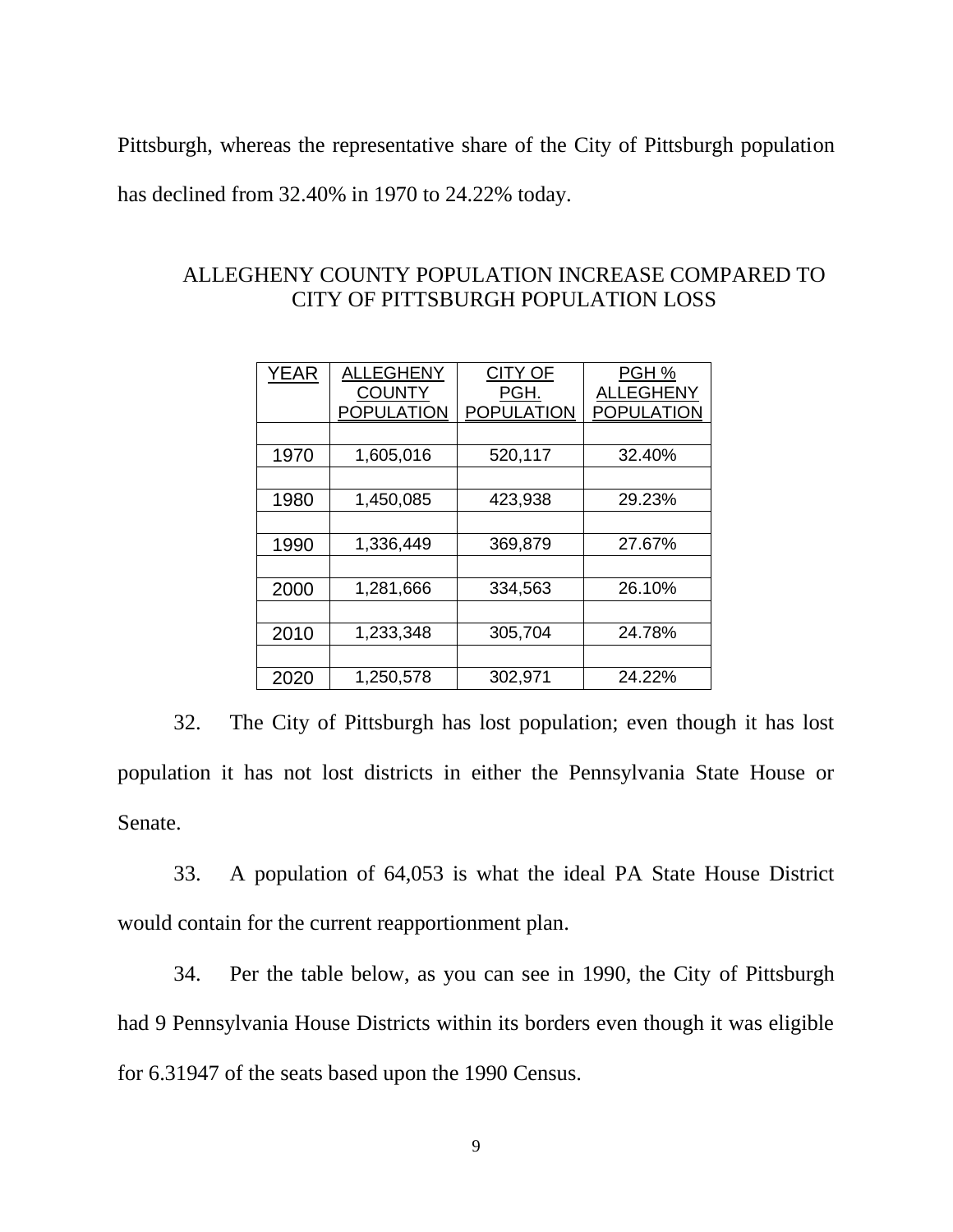| <b>YEAR</b> | <b>TOTAL PA</b>   | PA           | <b>CITY OF</b>    | PA                  | PGH.               | <b>ACTUAL</b> |
|-------------|-------------------|--------------|-------------------|---------------------|--------------------|---------------|
|             | <b>POPULATION</b> | <u>NO.</u>   | PGH.              | <b>POPULATION</b>   | <b>STATISTICAL</b> | PGH.          |
|             |                   | OF           | <b>POPULATION</b> | <b>DISTRIBUTION</b> | <b>SEATS PER</b>   | <b>SEATS</b>  |
|             |                   | <b>SEATS</b> |                   | PER SEAT            | <b>POPULATION</b>  |               |
|             |                   |              |                   |                     |                    |               |
| 1990        | 11,881,643        | 203          | 369,879           | 58,530              | 6.31947            | 9             |
|             |                   |              |                   |                     |                    |               |
| 2000        | 12,281,054        | 203          | 334,563           | 60,498              | 5.53014            | 9             |
|             |                   |              |                   |                     |                    |               |
| 2010        | 12,702,379        | 203          | 305,704           | 62,573              | 4.88555            | 9             |
|             |                   |              |                   |                     |                    |               |
|             |                   |              |                   |                     |                    |               |
| 2020        | 13,011,844        | 203          | 302,971           | 64,053              | 4.73000            | 9             |

CITY OF PITTSBURGH STATE HOUSE DISTRICTS FROM 1990 T0 2020

35. Despite the fact that the City of Pittsburgh only has enough population for 4.73 Pennsylvania House District Seats, the LRC, still in the new and Final Reapportionment Plan (hereinafter "Final Map"), again subdivided the City of Pittsburgh into 9 Pennsylvania State House Districts, those Districts being the 19th, 20th, 21st, 23rd, 24th, 27th, 34th, 36th, and 38th.

36. Not only was the City of Pittsburgh able to keep 9 districts with a decreasing population it did so even in the face of an increasing Pennsylvania population for the distribution of each Pennsylvania House District.

**2. The LRC included 34 Municipalities with a total Population of 227,837 in with the City of Pittsburgh Districts, when the LRC only needed to include 2 Non-Pittsburgh Municipalities, Wilkinsburg and Mt. Oliver, with a combined Population of 17,743 to create 5 City of Pittsburgh PA House Districts**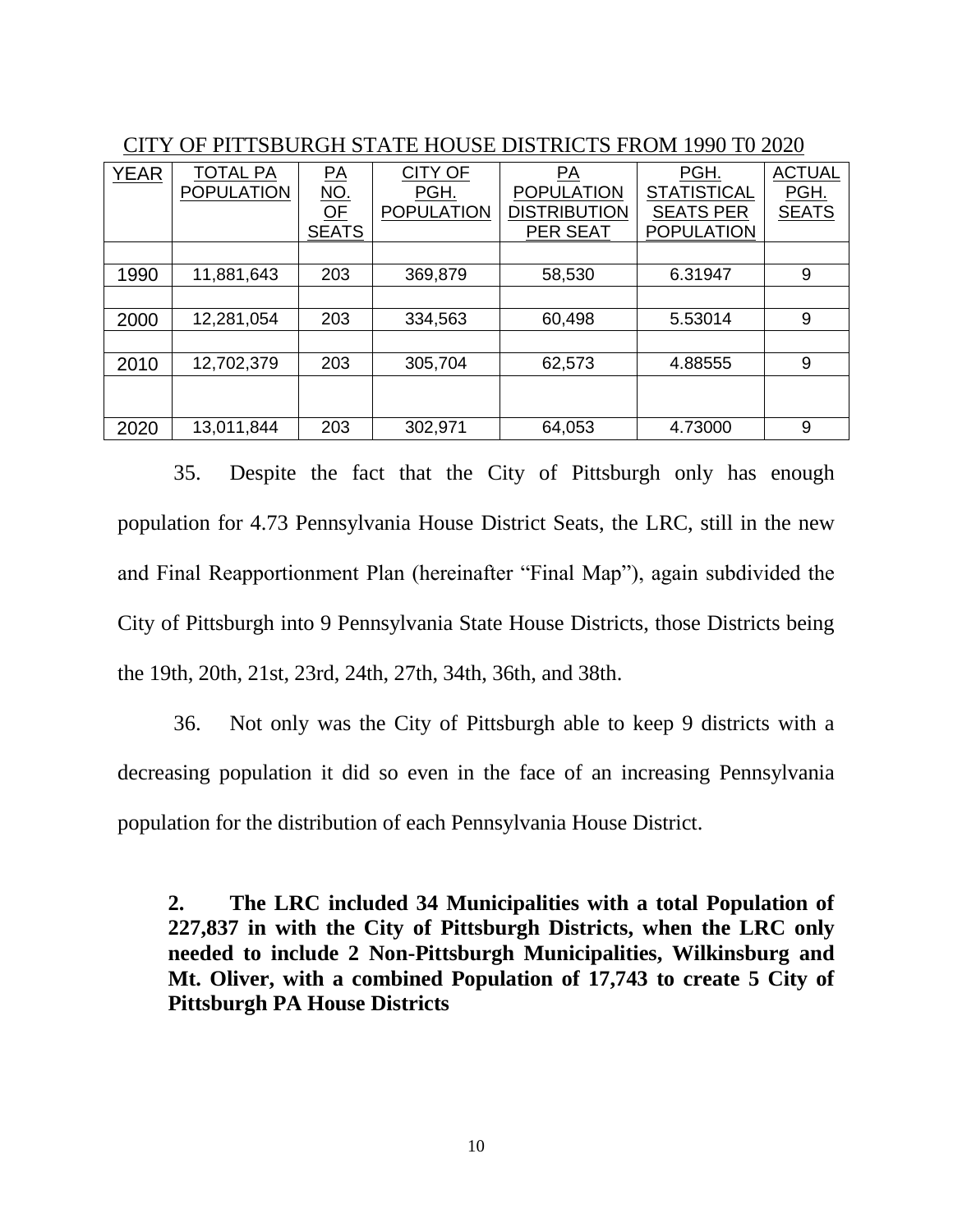37. The LRC has included these 34 municipalities within City of Pittsburgh District Pennsylvania House Districts with a total population of 224,582:

| <b>MUNICIPALITY</b>   | <b>POPULATION</b> |
|-----------------------|-------------------|
| Avalon                | 4,762             |
| <b>Baldwin Boro</b>   | 21,510            |
| Baldwin Twp.          | 1,985             |
| Bellevue              | 8,311             |
| <b>Braddock</b>       | 1,721             |
| <b>Braddock Hills</b> | 1,730             |
| Chalfont              | 4,253             |
| Churchill             | 3,157             |
| Crafton               | 6,099             |
| Dravosburg            | 1,612             |
| East Pittsburgh       | 1,927             |
| Edgewood              | 3,145             |
| Etna                  | 3,437             |
| <b>Forest Hills</b>   | 6,429             |
| Glassport             | 4,475             |
| Green Tree            | 4,941             |
| Heidelberg            | 1,288             |
| Ingram                | 3,391             |
| Millvale              | 3,376             |
| Mt. Oliver            | 3,394             |
| North Braddock        | 4,320             |
| North Versailles      | 10,074            |
| Rankin                | 1,896             |
| Reserve               | 3,255             |
| <b>Rosslyn Farms</b>  | 441               |
| Scott                 | 17,649            |
| Shaler                | 28,132            |
| Swissvale             | 8,624             |
| Thornburg             | 466               |
| West Mifflin          | 19,589            |
| West View             | 6,685             |
| White Hall            | 15,064            |
| Wilkins               | 6,350             |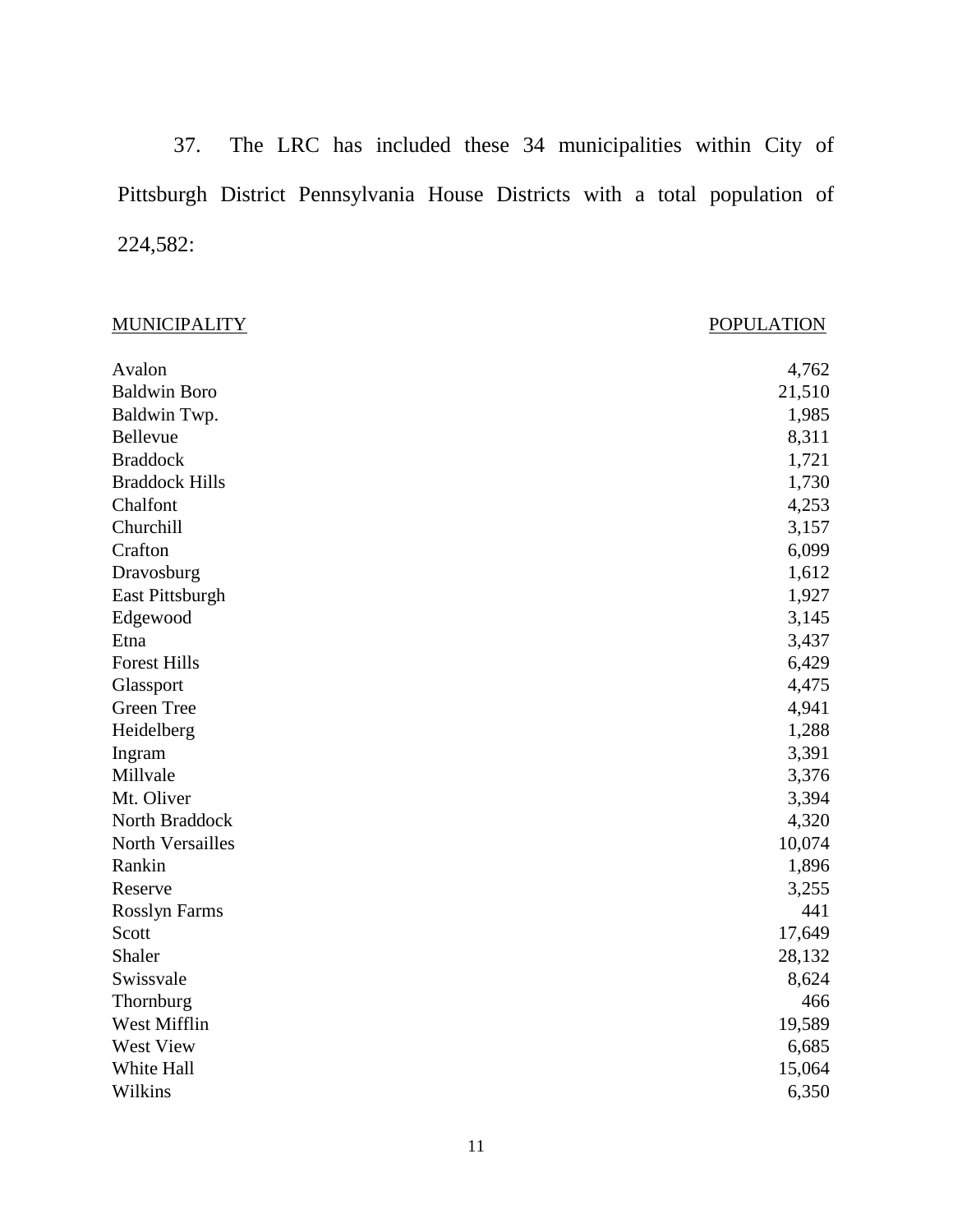Source: U.S. Census Bureau, 2020 Decennial **Census** 

38. In reviewing the calculations below, the City of Pittsburgh should be allocated 4.73 PA House Sets, based on the following math:

 $64,053 * 73 = 46,759$  (Residents within the City of Pittsburgh)

 $64,053 - 46,759 = 17,294$  (Residents outside the City of Pittsburgh)

39. There was no reason that the LRC should have included 34 municipalities with a combined population of 227,837, when the Pennsylvania Constitution is clear the that no … "city, incorporated town, borough, township or ward shall be divided in forming either a senatorial or representative district" unless absolutely necessary, particularly when the remedy is quite simple to include 17,294 non-Pittsburgh residents within these City of Pittsburgh House Districts.

40. The City of Pittsburgh completely surrounds the Borough of Mt. Oliver, which has a population of 3,394 residents and therefore, must be included in any City of Pittsburgh Pennsylvania House District.

41. The Borough of Wilkinsburg's School District has an agreement with the Pittsburgh Public School System, whereas the Pittsburgh Public School System educates Wilkinsburg students from grades 7 to 12.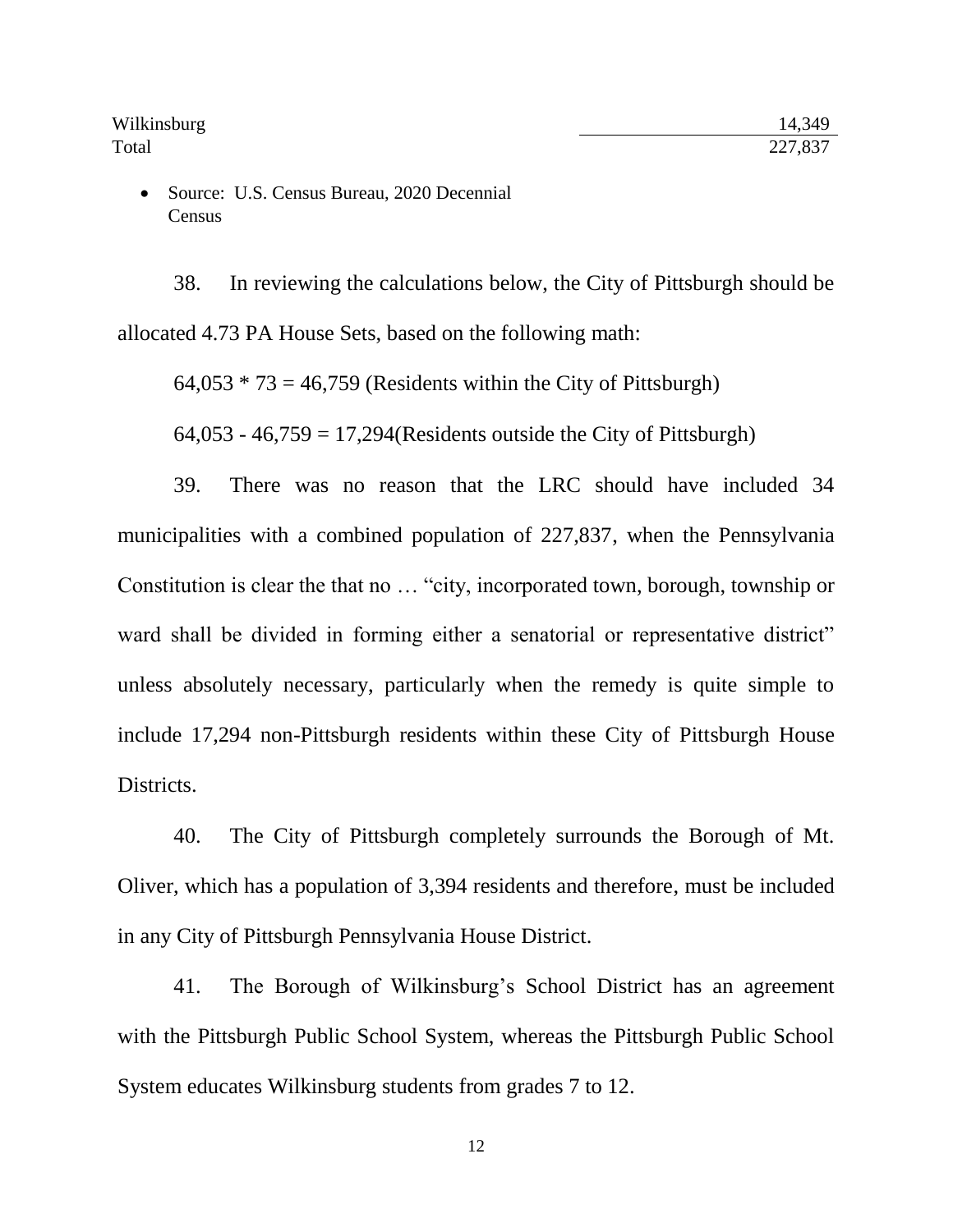42. In addition to sharing an educational system, the Borough of Wilkinsburg receives fire services and garbage collection from the City of Pittsburgh.

43. Further, the Borough of Wilkinsburg filed a Petition in the Court of Common Pleas of Allegheny County, Pennsylvania for Wilkinsburg residents to vote on whether Wilkinsburg should be merged into the City of Pittsburgh.

44. On January 5, 2022, Allegheny County Common Pleas Judge Joseph James approved the said Petition to place the merger proposal on the ballot for the voters of Wilkinsburg.<sup>3</sup>

45. The City of Pittsburgh Council voted the Wilkinsburg ballot measure down of February 8,  $2022.<sup>4</sup>$ 

46. Wilkinsburg Borough has a population of 14,349.

47. In revisiting our calculations from paragraph 16 of this Petition, the requirement that these districts have 17,294 non-Pittsburgh residents is satisfied with the below calculations:

 $64,053 * .73 = 46,759$  (Residents within the City of Pittsburgh)  $64,053 - 46,759 = 17,294$  (Residents outside the City of Pittsburgh)

 $\overline{a}$ 

<sup>&</sup>lt;sup>3</sup> https://www.wtae.com/article/wilkinsburg-pittsburgh-merger-propsal-issue-heats-up/38679106; https://www.postgazette.com/local/east/2022/01/05/wilkinsburg-merger-pittsburgh-annex-vote-council-supportersprotesters/stories/202201050136<br><sup>4</sup> https://www.post-gazette.com/news/politics-local/2022/02/08/pittsburgh-wilkinsburg-annexation-merger-city-

council-votes-no-investigation-analysis/stories/202202080091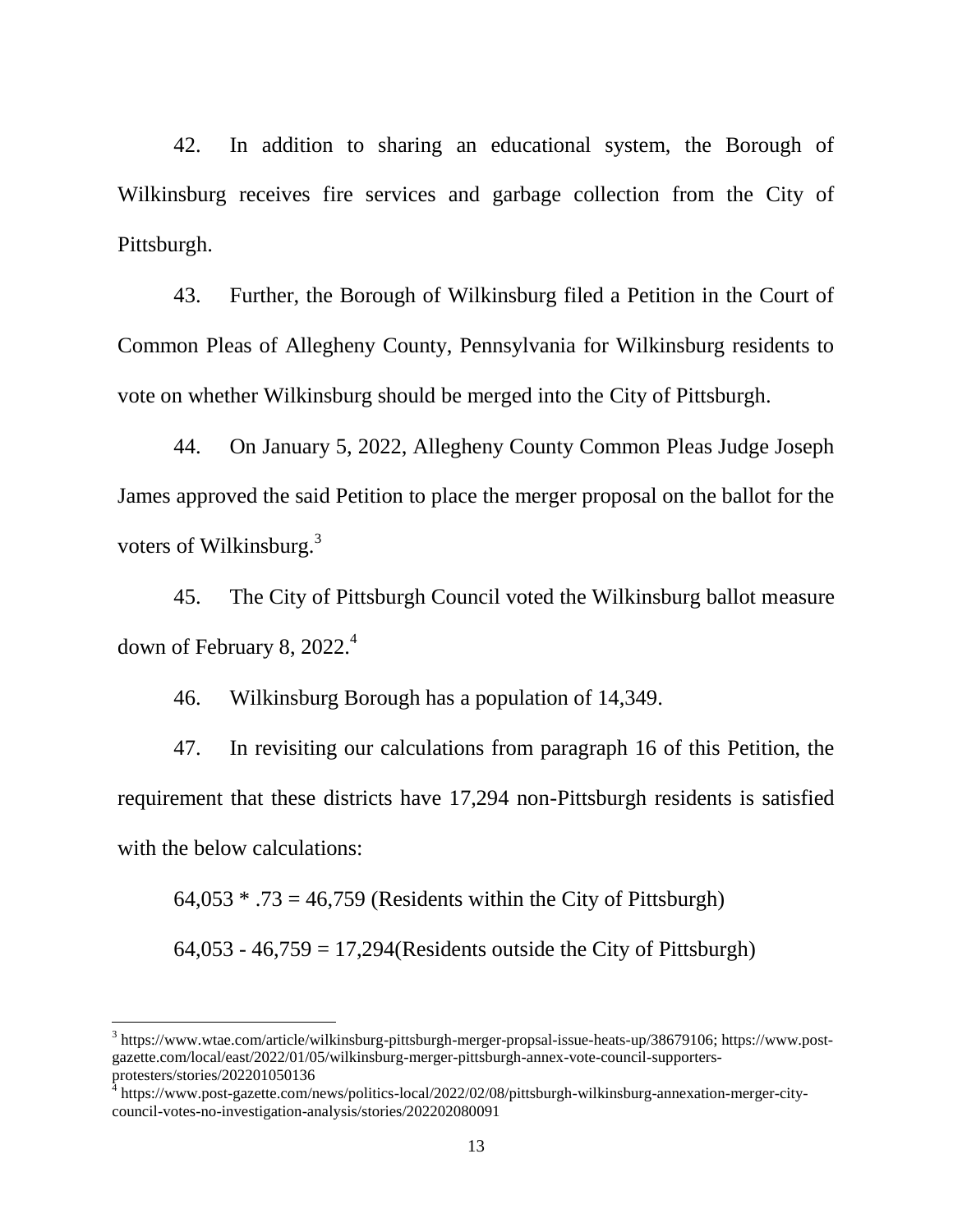Now if we add:

| <b>Wilkinsburg Population</b>    | 14,349 |
|----------------------------------|--------|
| <b>Mount Oliver Population</b>   | 3,394  |
| <b>Total Combined Population</b> | 17,743 |

48. Having these two municipal entities combined with the City of Pittsburgh entities not only satisfies the 17,294 non-Pittsburgh resident requirement, it creates an excess of 449 non-Pittsburgh residents.

49. Instead of the LRC following the Constitutional Proposed Plan or a similar plan, the LRC included 34 other municipalities outside of the City of Pittsburgh like Shaler Township that has population of 28,132, a number greater than the total amount of non-Pittsburgh residents who need to be within a City of Pittsburgh PA House District.

50. The 28,132 residents of Shaler Township find themselves in PA House District 21, a district with a substantial amount of City of Pittsburgh voters that whose interests may outweigh those of Shaler Township.

51. Shaler Township has a strong mutual interest with the surrounding municipality of Hampton, having formed a partnership for public services such as the water authority known as Hampton Shaler Water and Shaler Hampton EMS. (Please see attached as Appendix A, letter from Shaler Township Manager Tim Rogers).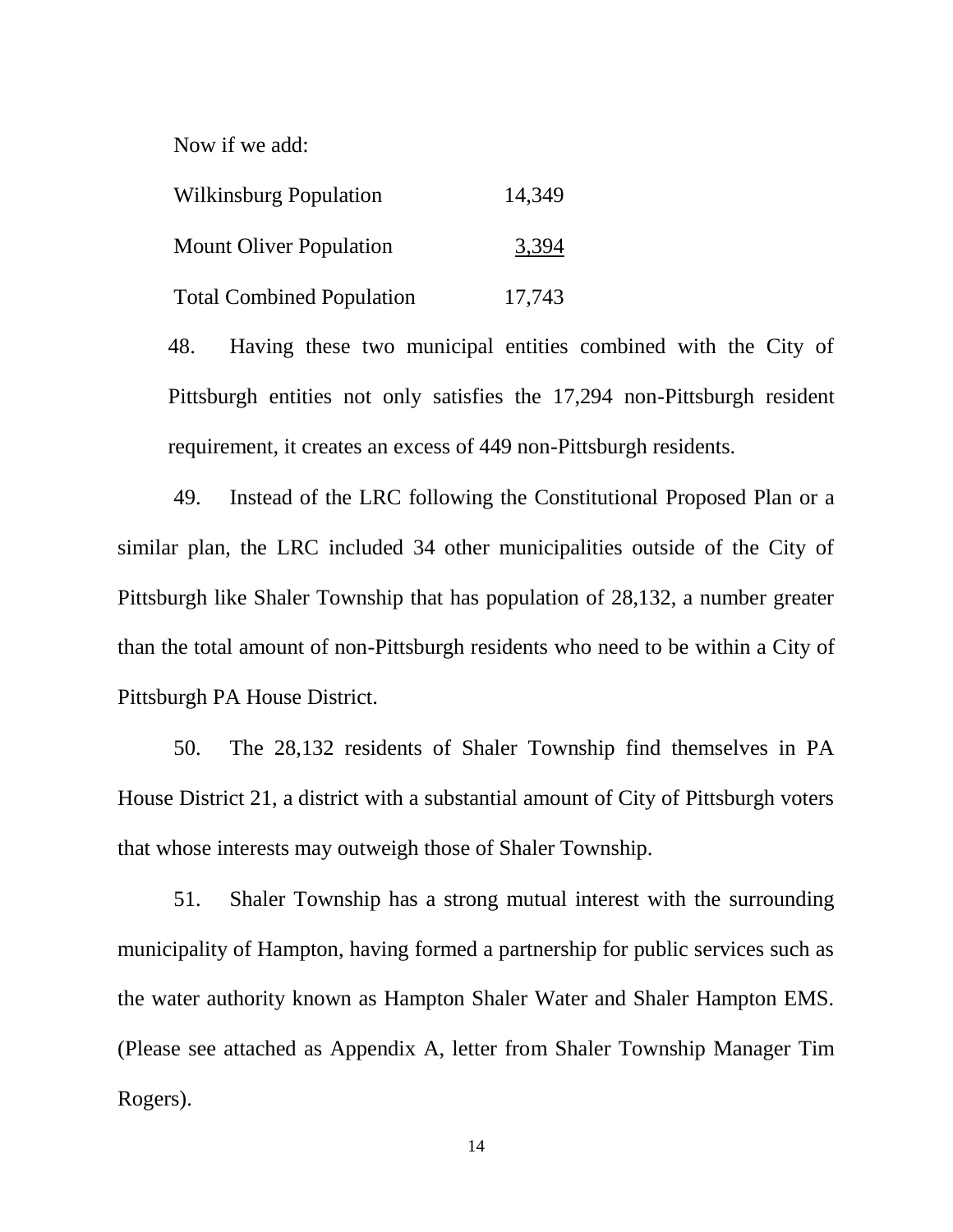52. There is no constitutional justification to have Shaler Township or other municipalities outside of Mt. Oliver and Wilkinsburg within any City of Pittsburgh PA House District.

53. This is illegal political gerrymandering at the expense of suburban Allegheny County residents must be stricken as unconstitutional as a direct violation of Article II Section 16, of the Pennsylvania Constitution.

# **3. The LRC removed Wilkinsburg from PA House District 24 when Wilkinsburg not only shares an educational system and public services with the City of Pittsburgh, but there has been effort to merge Wilkinsburg with the City of Pittsburgh**

54. Removing Wilkinsburg from the current PA House District 24 harms the goal of the LRC of trying to keep municipalities that have mutual interests together, such sharing a school district, municipal services or in this case a wish to merge as political unified entities.

55. Wilkinsburg because of its substantial contacts with the City of Pittsburgh would benefit immensely in staying in PA House District 24, due to the convergence of mutual interest. Since, the residents of Wilkinsburg and the City of Pittsburgh are conjoined via education, services, and a potential merger, it be would logical and advantageous to keep the Wilkinsburg with PA House District 24.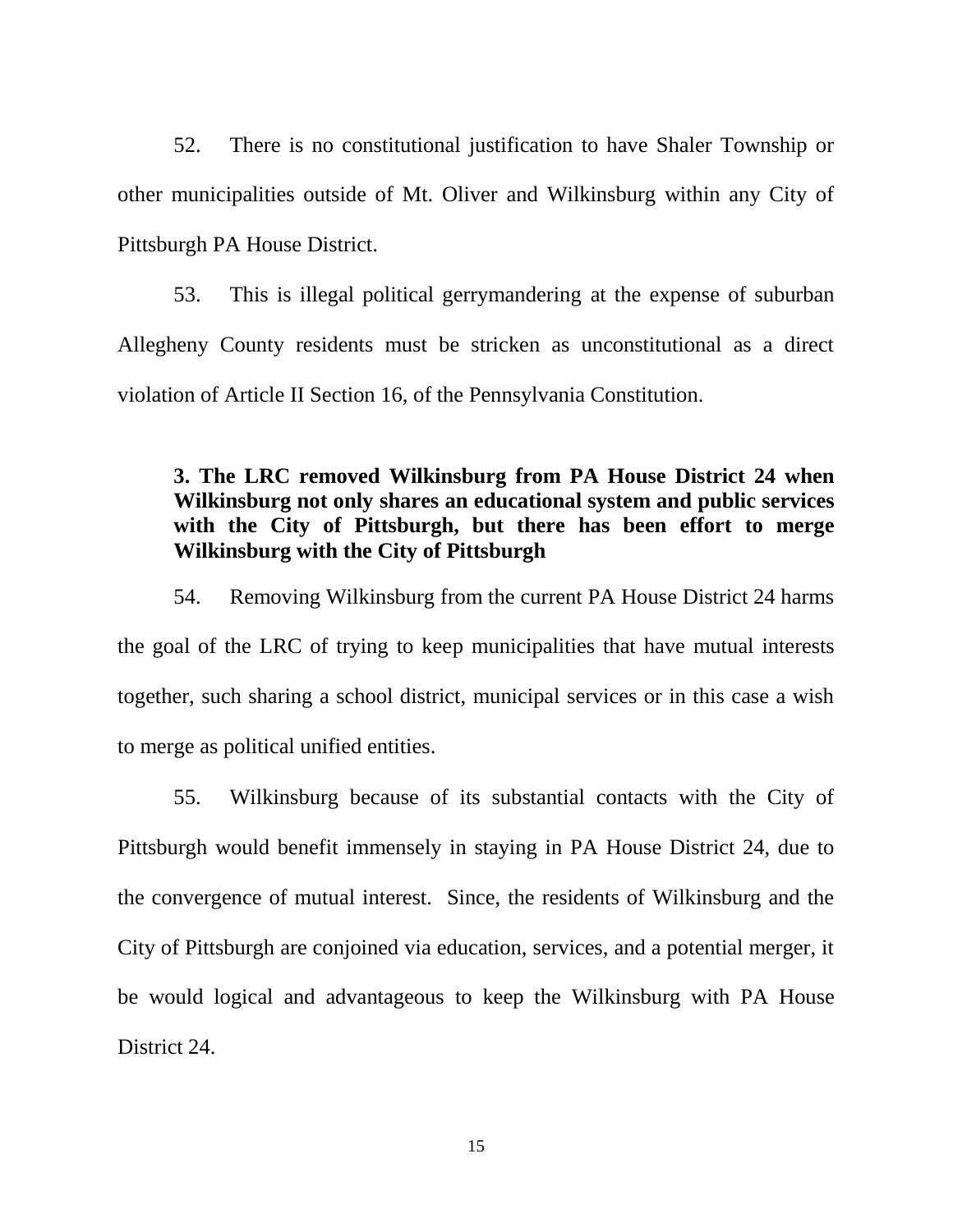56. The current Pennsylvania House District 24 only contains City of Pittsburgh or Wilkinsburg residents.

57. Instead, of keeping Wilkinsburg in the  $24<sup>th</sup>$  the LRC cast Wilkinsburg into PA House District 34.

58. The PA House District 34 is a mostly suburban house district that includes only a portion of two wards of the City of Pittsburgh, but also Braddock, Braddock Hills, Forest Hills, North Braddock, Rankin, Swissvale, and Wilkins.

59. Wilkinsburg will lose that educational mutual interest that the  $24<sup>th</sup>$ District provides, in joining with the mostly suburban communities in the  $34<sup>th</sup>$ District that are all part of the Woodland Hills School District.

# **4. Wilkinsburg is a vital and necessary municipality that must be kept in the 24th PA House District in order to create two African American PA House Districts under the Proposed PA Constitutional District Plan**

60. Wilkinsburg being within the 24th District would increase minority representation within all City of Pittsburgh House Districts as 55% of the residents of Wilkinsburg are African-American, while the City of Pittsburgh is 66% white.

61. When Wilkinsburg is included within 24th District, two African American House Districts with similar percentages to the LRC Plan can be established within the City of Pittsburgh PA House Districts.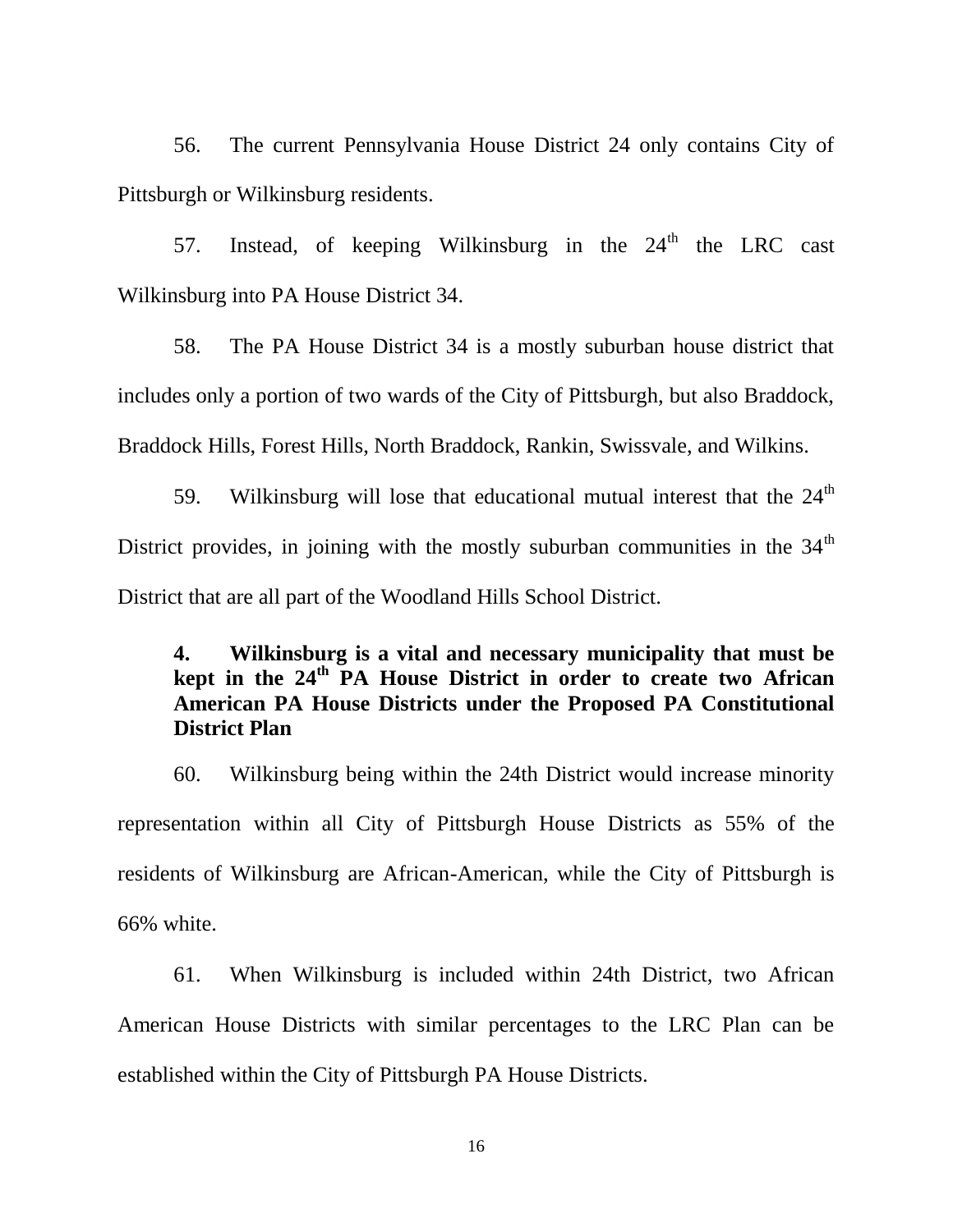62. Please see below the "Proposed PA Constitutional District Plan" ("Constitutional Proposed Plan") that meets all the requirements of the Pennsylvania Constitution without dividing up any municipality and only divides one City of Pittsburgh Ward that being the 4th Ward. (Please see attached as Appendix B, is a map of the Proposed PA Constitutional Plan Districts.)

### **PROPOSED PA CONSTITUTIONAL DISTRICT PLAN**

**1 st (Similar to LRC PA House District 24th ) Proposed State House District (Pgh.):** This proposed reapportioned District includes the following municipalities and wards from the city of Pittsburgh: Pittsburgh Wards 6, 9, 10, 11, 12, 13 and Wilkinsburg.

Under the 2020 census figures, the population of this district is **63,606** persons. Of these, 53,178 (84 percent) persons are age 18 or older and the **African American population is 28,582 (45 percent).**

2<sup>nd</sup> Proposed State House District (Pgh.): This proposed reapportioned District includes the following municipalities and wards from the city of Pittsburgh: Mount Oliver and Pittsburgh Wards 4 (2, 5, 7, 8, 9, 10, 11, 12, 13, 14, 15, 16 and 17), 15, 16, 17, 29, 30 and 31.

Under the 2020 census figures, the population of this district is **66,436** persons. Of these, 57,748 (87 percent) persons are age 18 or older and the African American population is 10,810 (16 percent).

**3<sup>rd</sup> Proposed State House District (Pgh.):** This proposed reapportioned District includes the following municipalities and wards from the city of Pittsburgh: Pittsburgh Wards 18, 19, 20, 28 and 32.

Under the 2020 census figures, the population of this district is **64,115** persons. Of these, 52,938 (83 percent) persons are age 18 or older and the African American population is 11,136 (17 percent).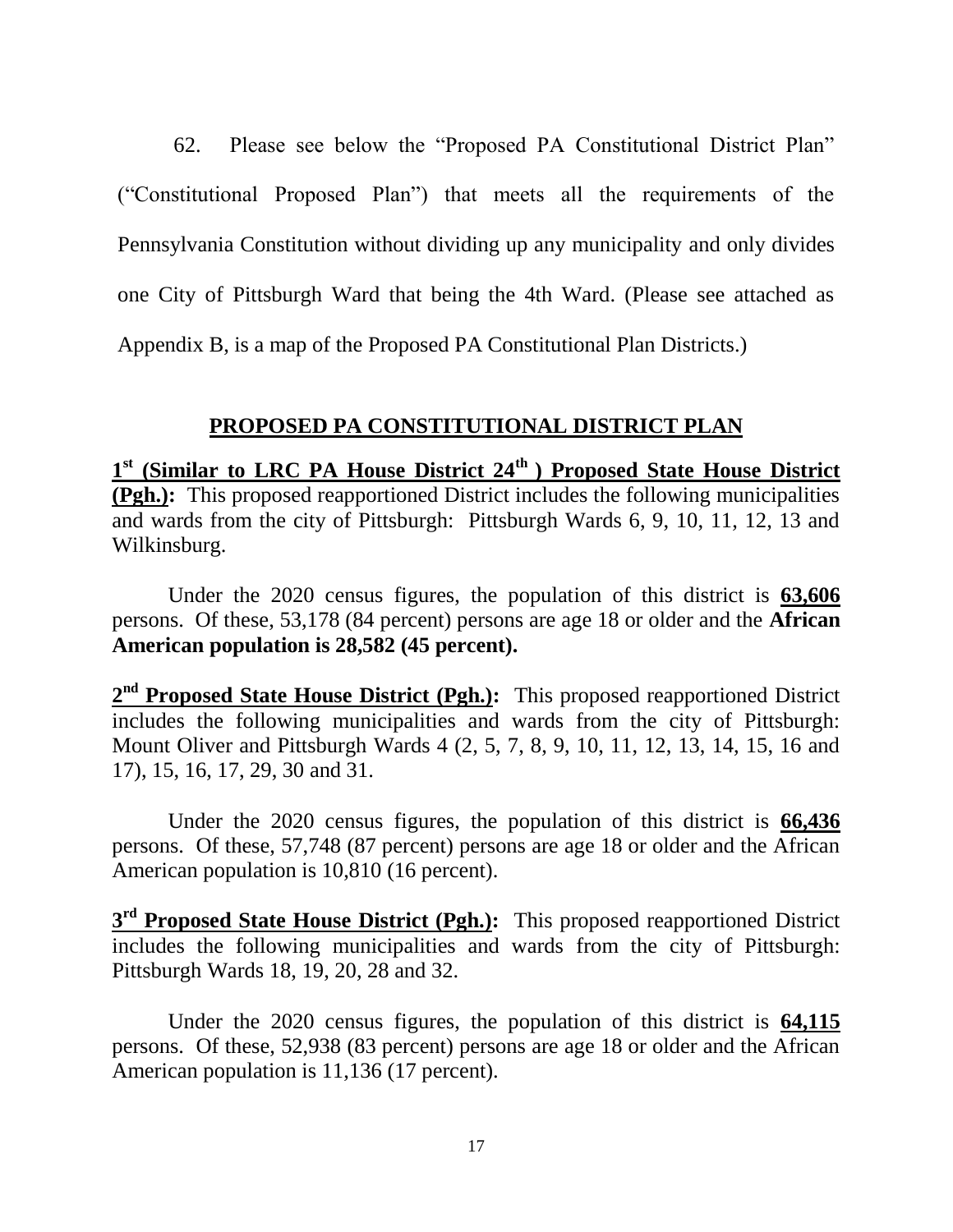4<sup>th</sup> Proposed State House District (Pgh.): This proposed reapportioned District includes the following municipalities and wards from the city of Pittsburgh: Pittsburgh Wards 7, 8 and 14.

Under the 2020 census figures, the population of this district is **62,077** persons. Of these, 54,610 (88 percent) persons are age 18 or older and the African American population is 3,223 (5 percent).

**5 th (Similar to LRC PA House District 19th) Proposed State House District (Pgh.):** This proposed reapportioned District includes the following municipalities and wards from the city of Pittsburgh: Pittsburgh Wards 1, 2, 3, 4 (1, 3, 4, 6, 18 and 19), 5, 21, 22, 23, 24, 25, 26 and 27.

Under the 2020 census figures, the population of this district is **64,480** persons. Of these, 54,748 (85 percent) persons are age 18 or older and the **African American population is 24,995 (39 percent).**

63. The Constitutional Proposed Plan is more compact, continuous, and

equal than the LRC Map.

64. The Constitutional Proposed Plan does not create far ranging districts outside of Pittsburgh.

65. The Constitutional Proposed Plan does not add 227,837, but only

17,743 to the Pittsburgh House Districts.

66. The Constitutional Proposed Plan does not add 34 municipalities, but

only 2 to the Pittsburgh House Districts.

67. The Constitutional Proposed Plan compares quite favorably to the LRC Map when it comes to the creation of African American districts as part of the City of Pittsburgh.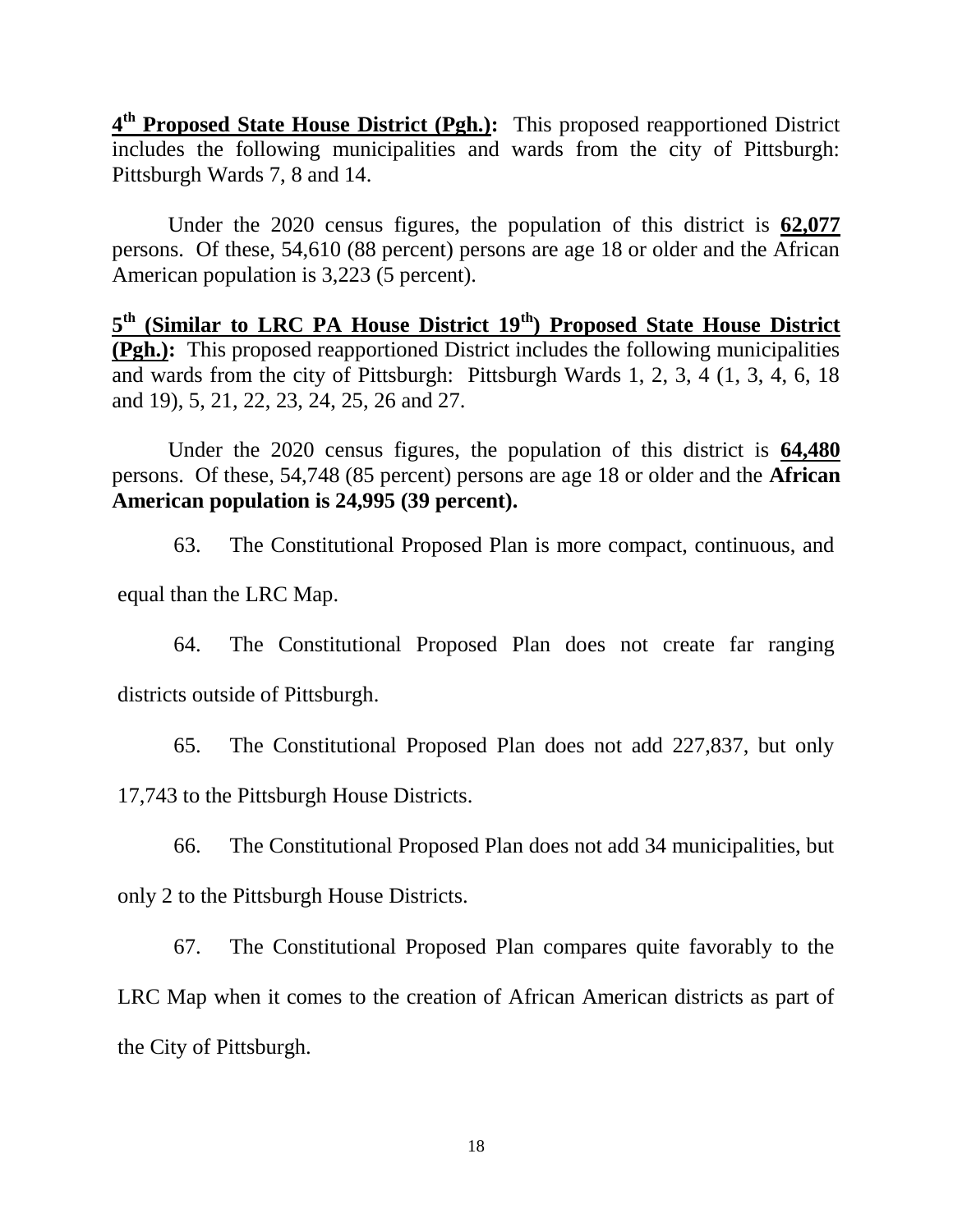68. In regard to African American representation, the  $1<sup>st</sup>$  Proposed State House District has a 45% African American compared to the LRC PA House District 24 of 41.1%.

69. The LRC PA House District 24 contains the following areas: Part of ALLEGHENY County consisting of the CITY of Pittsburgh (PART, Wards 04 [PART, Divisions 03, 04,06, 07 and 18], 05 [PART, Divisions 03, 04, 05, 06,07, 08, 09, 10, 11, 12, 13, 14, 15, 17 and 18], 07 PART, Divisions 03, 04, 08, 09, 11 and 12], 08, 10 [PART, Divisions 08, 09, 11, 12, 13, 14, 15, 16, 17,18 and 19], 11, 12 and 13 [PART, Divisions 02, 03,04, 05, 06, 07, 09, 11, 12, 15, 16, 17, 18 and 19]). Total population:  $61,444^5$ 

70. And the  $5<sup>th</sup>$  Proposed State House District has a 39% African

American population compared to the LRC PA House District 19 of 45.7%.

71. The LRC PA House District 19 contains the following areas:

Part of ALLEGHENY County consisting of the CITY of Pittsburgh (PART, Wards 01, 02 [PART, Division 01],03, 04 [PART, Divisions 01, 02, 17 and 19], 05 [PART,Divisions 01, 02 and 16], 15 [PART, Divisions 13, 14,15, 16, 17, 18 and 19], 17 [PART, Divisions 01, 02and 03], 18 [PART, Divisions 02, 03, 04, 05, 06, 07,08, 09, 10 and 11], 20 [PART, Divisions 08, 09, 10,11, 12 and 13], 21, 22, 23 [PART, Division 02], 25,26 [PART, Divisions 01, 02, 03, 04, 05, 06, 07, 08,10, 11, 14 and 16], 27 [PART, Divisions 06, 09, 10,11, 12 and 13] and 30).

 $\overline{\phantom{a}}$ 

<sup>&</sup>lt;sup>5</sup> Final Reapportionment Plan: https://www.redistricting.state.pa.us/maps/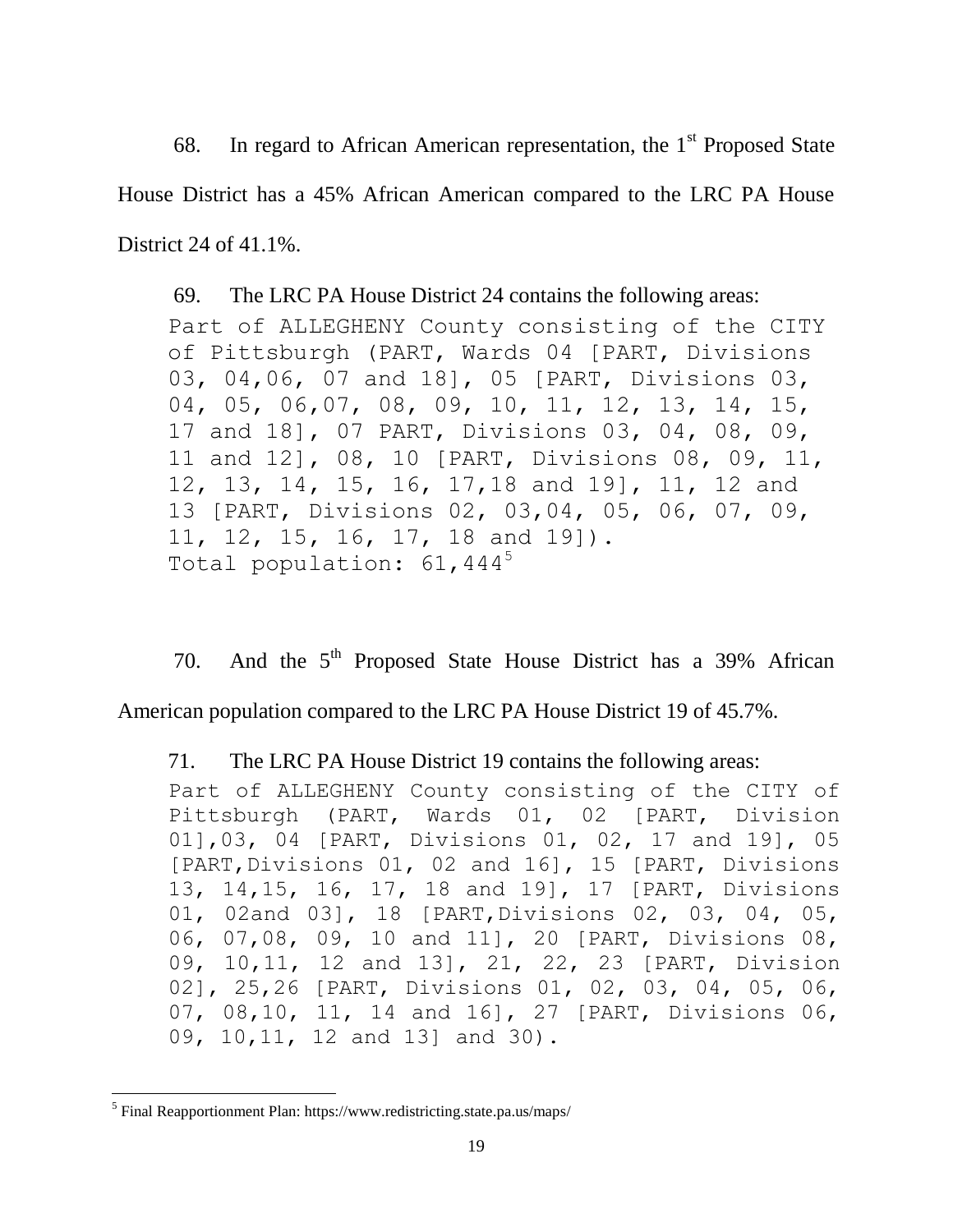Total population:  $61,450^6$ 

72. As you can see the LRC Plan splits many wards in PA House Districts 19 and 24, whereas the Constitutional Proposed Plan only splits one ward, that being the  $4<sup>th</sup>$  Ward for both the 19 and 24 Districts.

## **5. IN the 2021 Final Map the Pittsburgh PA 9 House Districts have great population deviations than the Constitutional Proposed Plan**

73. Article II, Section 16 states that House and Senate districts "shall be . .. as nearly equal in population as practicable." Equality of population is the primarydirective in the efforts of the Commission. Holt v. 2011 Legislative Reapportionment Commission ("Holt I"), 614 Pa. 364, 437 (2012). Although a range is permissible, the Supreme Court of Pennsylvania warned that it would not "direct the LRC to develop a reapportionment plan that tests the outer limits of acceptable deviations." Id. at 445.

74. To ensure equal protection and access, the districts must be set up to "make [each vote] equally potent in the election; so that some shall not have more votes than others, and that all shall have an equal share." League of Women's Voters of Pa. v. Commonwealth, 178 A.3d 809 (Pa. 2018).

75. The Pennsylvania Constitution sets up requirements for districts and these requirements include that district(s) be "as nearly equal in population as

 $\overline{\phantom{a}}$ 

<sup>&</sup>lt;sup>6</sup> Final Reapportionment Plan: https://www.redistricting.state.pa.us/maps/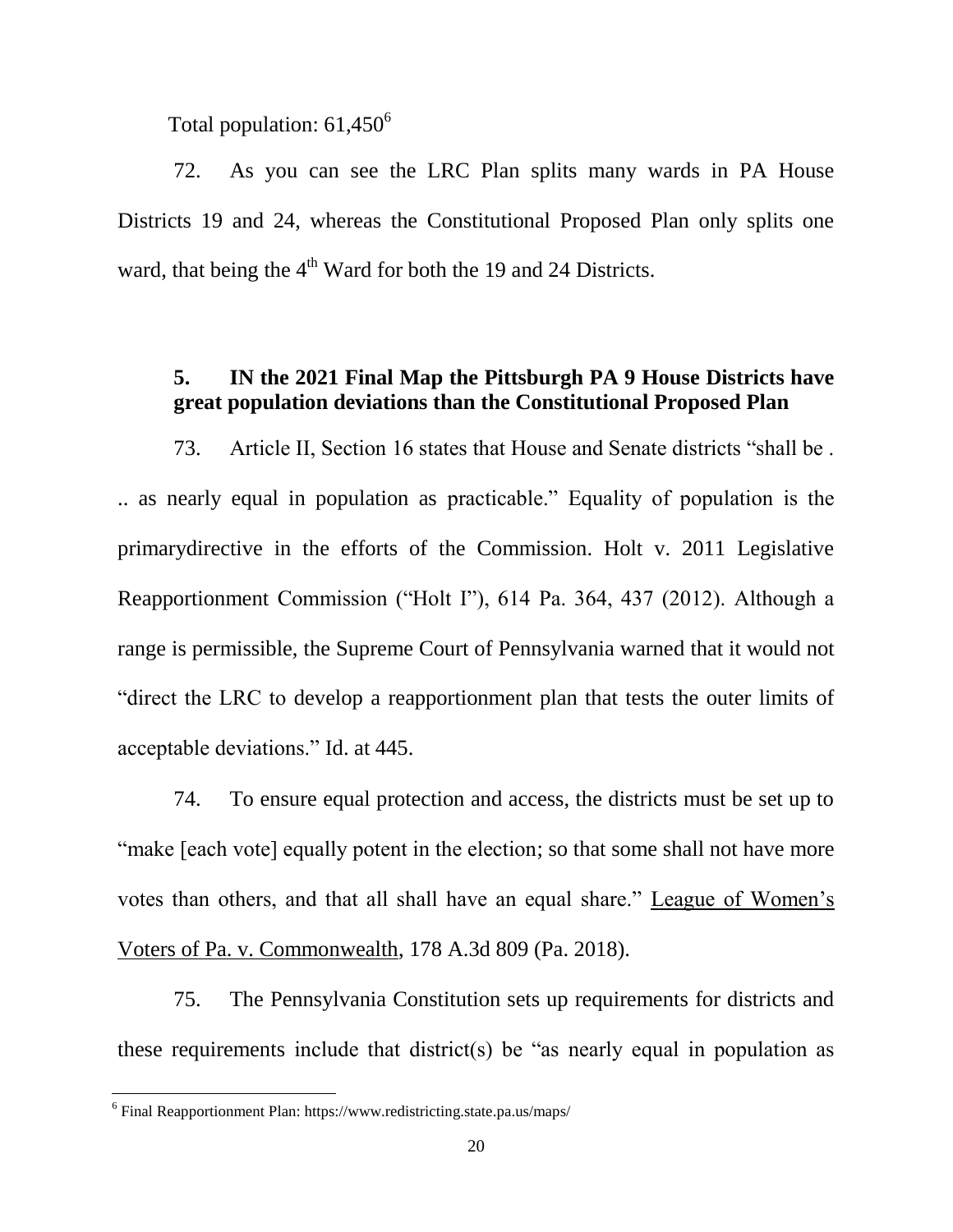practicable." Pa. Const. art. II, § 16. To ensure equal protection and access, the districts must be set up to "make [each vote] equally potent in the election; so that some shall not have more votes than others, and that all shall have an equal share." League of Women's Voters of Pa. v. Commonwealth, 178 A.3d 809 (Pa. 2018).

76. The LRC Plan for the City of Pittsburgh Districts have the following deviations:

| District | <b>District Population</b> | <b>Deviation Number</b>  | <b>Deviation Percentage</b> |
|----------|----------------------------|--------------------------|-----------------------------|
| 19       | 61,450                     | $-2,603$                 | 4.1%                        |
| 20       | 61,715                     | $-2,338$                 | 3.6%                        |
| 21       | 62,076                     | $-1,977$                 | 3.1%                        |
| 23       | 61,580                     | $-2,473$                 | 3.9%                        |
| 24       | 61,444                     | $-2,609$                 | 4.1%                        |
| 27       | 61,874                     | $-2,179$                 | 3.4%                        |
| 34       | 61,582                     | $-2,471$                 | 3.9%                        |
| 36       | 61,727                     | $-2,326$                 | 3.6%                        |
| 38       | 64,487                     | $+434$                   | $.7\%$                      |
|          |                            | <b>Average Deviation</b> | 3.3%                        |

# 77. The Constitutional Proposed Plan has the following deviations:

| District             | District   | <b>Deviation Number</b>  | <b>Deviation Percentage</b> |
|----------------------|------------|--------------------------|-----------------------------|
|                      | Population |                          |                             |
| 1 (Similar to HD-24) | 63,606     | $-447$                   | $.7\%$                      |
|                      | 66,436     | $+2,383$                 | 3.7%                        |
|                      | 64,115     | 62                       |                             |
|                      | 62,077     | $-1,976$                 | 3.1%                        |
| 5 (Similar to HD-19) | 64,480     | 427                      | $.7\%$                      |
|                      |            | <b>Average Deviation</b> | 1.6%                        |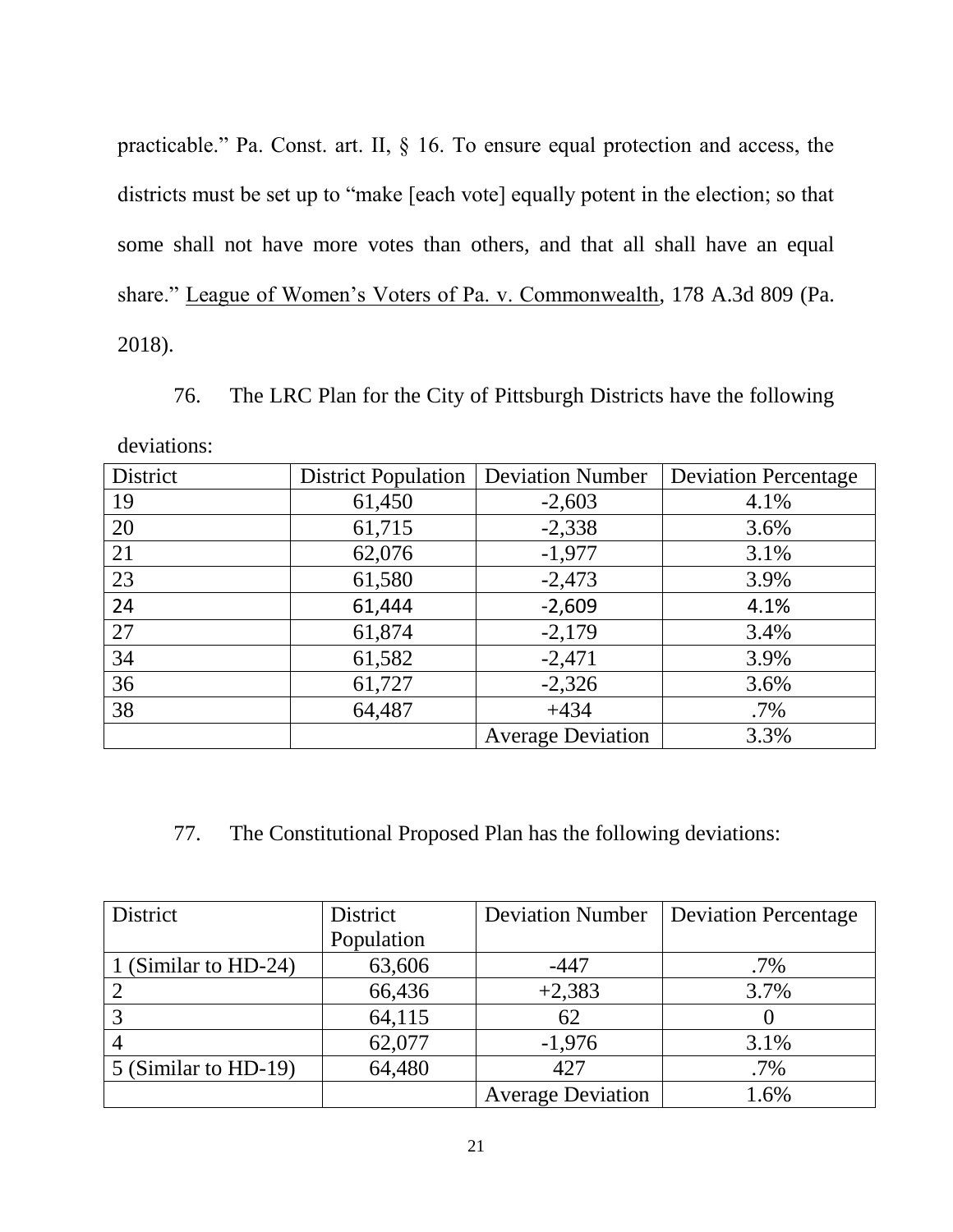78. Also, in the Constitutional Proposed Plan both the City of Pittsburgh African American PA House Districts have a higher amount of total residents in the two districts than the LRC Plan.

79. The LRC leaves the City of Pittsburgh districts underpopulated more than the Constitutional Proposed Plan.

80. The  $1<sup>st</sup>$  Proposed State House District would have a population of 63,606 compared to the LRC  $24<sup>th</sup>$  District population of 61,444; and the  $5<sup>th</sup>$ Proposed State House District has a 64,480 residents compared to the LRC 19<sup>th</sup> District population of 61,450.

81. The current LRC Pittsburgh African American Districts show a greater number of deviations from the ideal number of 64,053 residents for a Pennsylvania House District than the Constitutional Proposed Plan, as LRC PA House District 24is ranked number 4 and PA House District 19 is ranked number 5 for the most underpopulated districts in the LRC Map.

82. Not only does the Constitutional Proposed Plan for the City of Pittsburgh residents create similar African American percentages in two PA House Districts, it does so in a way that follows the Pennsylvania Constitution, as it does not subdivide the City of Pittsburgh whatsoever, into another 32 municipalities outside of just adding the municipalities of Wilkinsburg and Mt. Oliver.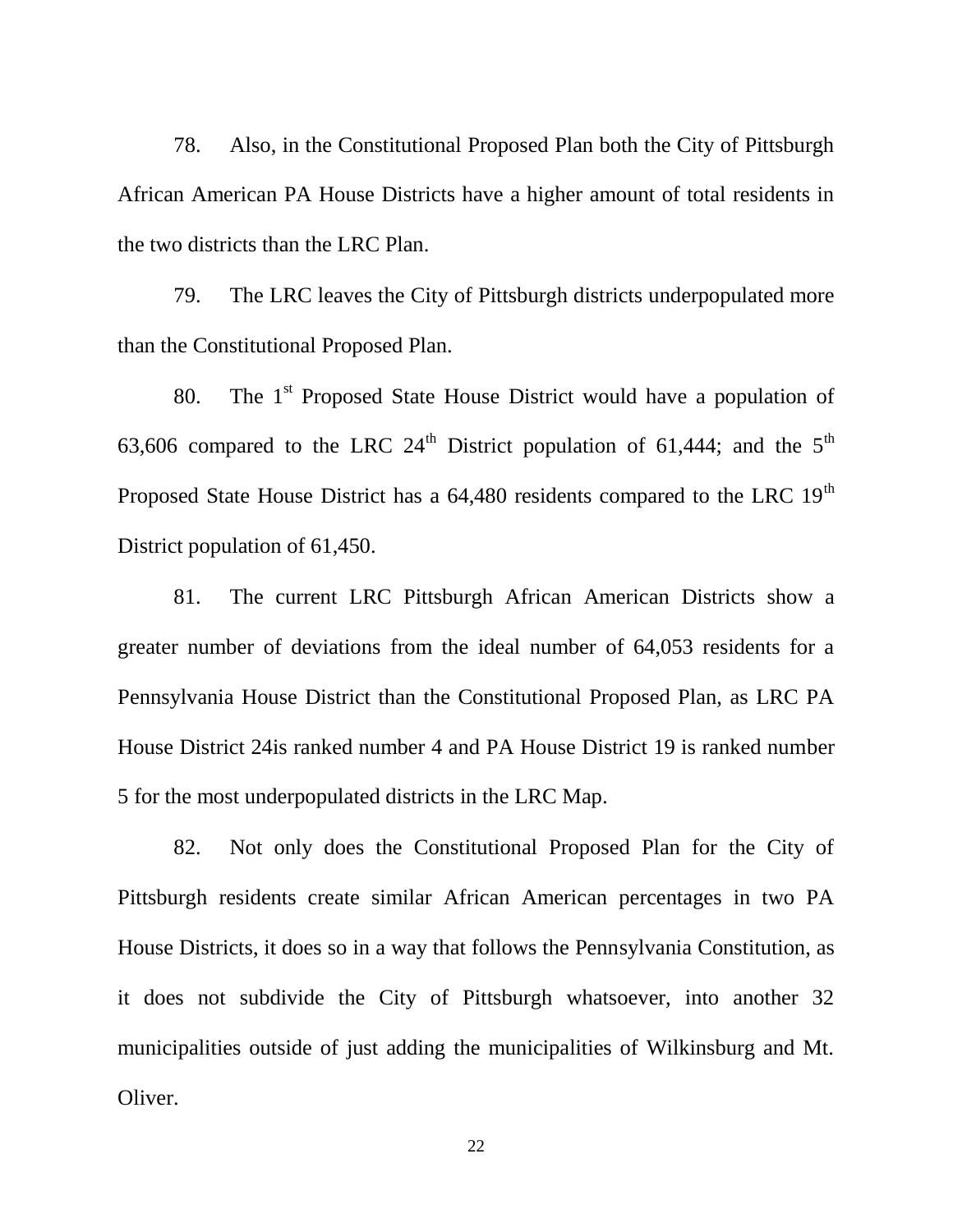83. If the LRC just keeps Wilkinsburg within the  $24<sup>th</sup>$  District, the City of Pittsburgh would have the sufficient population outside the City of Pittsburgh to create 5 PA House Districts.

84. The Proposed Constitutional Plan explicitly makes clear that it was not "absolutely necessary" to subdivide the City of Pittsburgh into 9 different PA House Districts.

# **6. The LRC also has not decreased the number of City of Pittsburgh PA Senate Districts even though the City of Pittsburgh Population has declined to where they barely qualified for 2 PA Senate Districts**

85. Per the table below, as you can see in regard to the Pennsylvania Senate, the same issue has occurred. In 1970, the population of the City of Pittsburgh justified being divided up into 3 Senate Districts, but as early as 1980, the justification for the City of Pittsburgh into having 3 PA Senate Districts had already dwindled. Today the City of Pittsburgh can barely justify 2 PA Senate Districts.

| <b>YEAR</b> | <b>TOTAL PA</b>   | $\overline{PA}$          | CITY OF           | <u>PA</u>         | PGH.               | <b>ACTUAL</b> |
|-------------|-------------------|--------------------------|-------------------|-------------------|--------------------|---------------|
|             | <b>POPULATION</b> | <u>NO.</u>               | PGH.              | <b>POPULATION</b> | <b>STATISTICAL</b> | PGH.          |
|             |                   | $\overline{\mathsf{OF}}$ | <b>POPULATION</b> | <b>PER</b>        | <b>DISTRICT</b>    | <b>SEATS</b>  |
|             |                   | <b>SEATS</b>             |                   | <b>DISTRICT</b>   | <u>PER</u>         |               |
|             |                   |                          |                   |                   | <b>POPULATION</b>  |               |
|             |                   |                          |                   |                   |                    |               |
| 1970        | 11,793,909        | 50                       | 520,117           | 235,878           | 2.2                | د             |
|             |                   |                          |                   |                   |                    |               |

### CITY OF PITTSBURGH STATE SENATE DISTRICTS 1970 T0 2020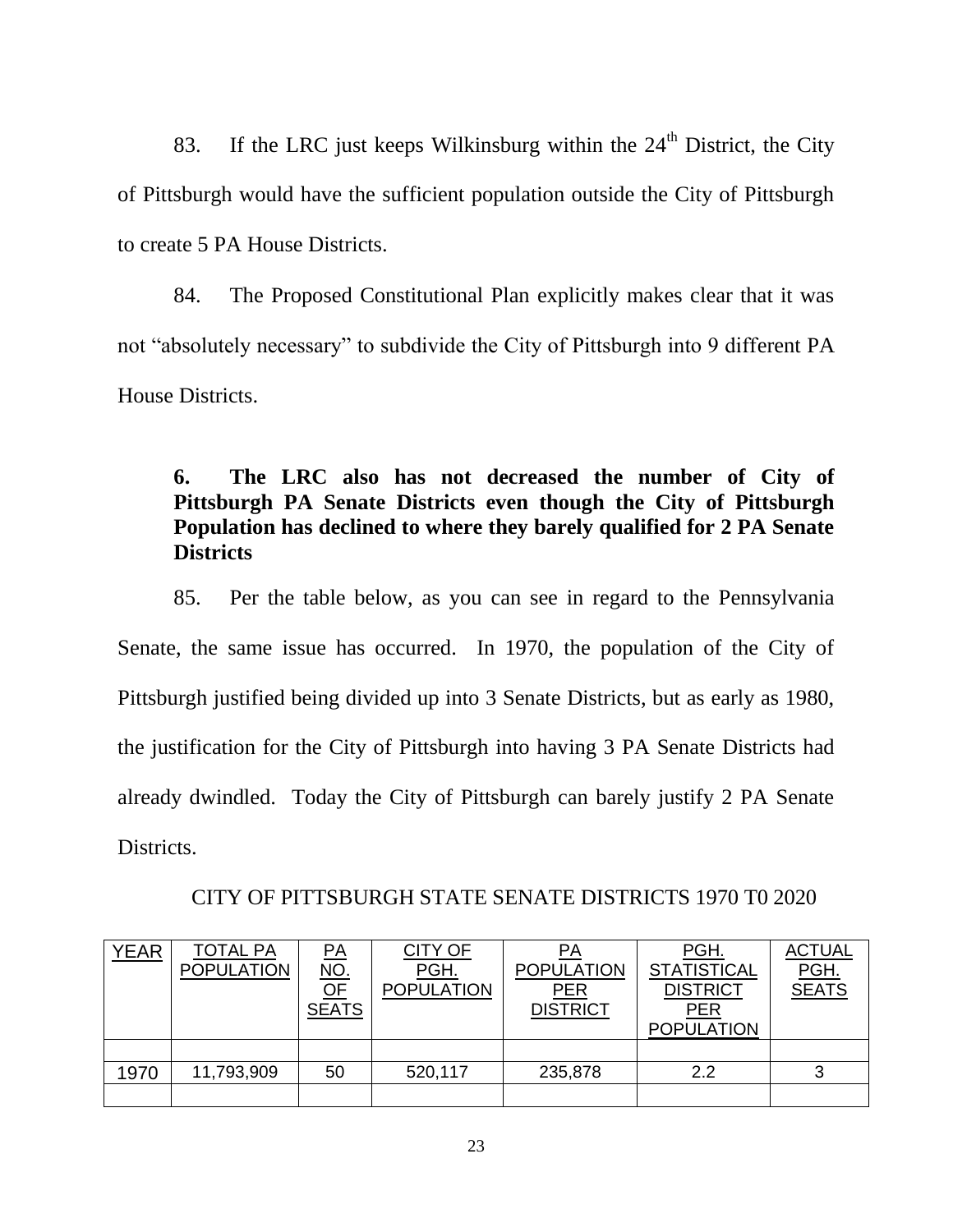| 1980 | 11,863,895 | 50 | 423,938 | 237,278 | 1.7866 | 3 |
|------|------------|----|---------|---------|--------|---|
|      |            |    |         |         |        |   |
| 1990 | 11,881,643 | 50 | 369,879 | 237,633 | 1.5565 | 3 |
|      |            |    |         |         |        |   |
| 2000 | 12,281,054 | 50 | 334,563 | 245,621 | 1.362  | 3 |
|      |            |    |         |         |        |   |
| 2010 | 12,702,379 | 50 | 305,704 | 254,048 | 1.203  | 3 |
|      |            |    |         |         |        |   |
| 2020 | 13,011,844 | 50 | 302,971 | 260,237 | 1.164  | 3 |

86. Based upon simple math there is no justification for the City of Pittsburgh to have more than 2 PA Senate Districts.

87. Per the above table, the City Pittsburgh just qualifies for 1.164 Senate Seats.

88. In order to calculate how may non-Pittsburgh residents should be in a PA Senate District here is the following calculation:

302,971 \* .164 = 42,678.87 (Residents outside the City of Pittsburgh)

89. The City of Pittsburgh sections in Senate District 38 could either be distributed to either PA Senate District 42 or District 43 to create 2 Pittsburgh PA Senate Districts.

90. The Final Map is an unconstitutional political gerrymander and must be stricken.

91. It is quite clear that the neutral and Constitutional criteria of compactness, contiguity, and minimization of the division of political subdivisions was subordinate in the Final Map to other factors involving unfair distribution of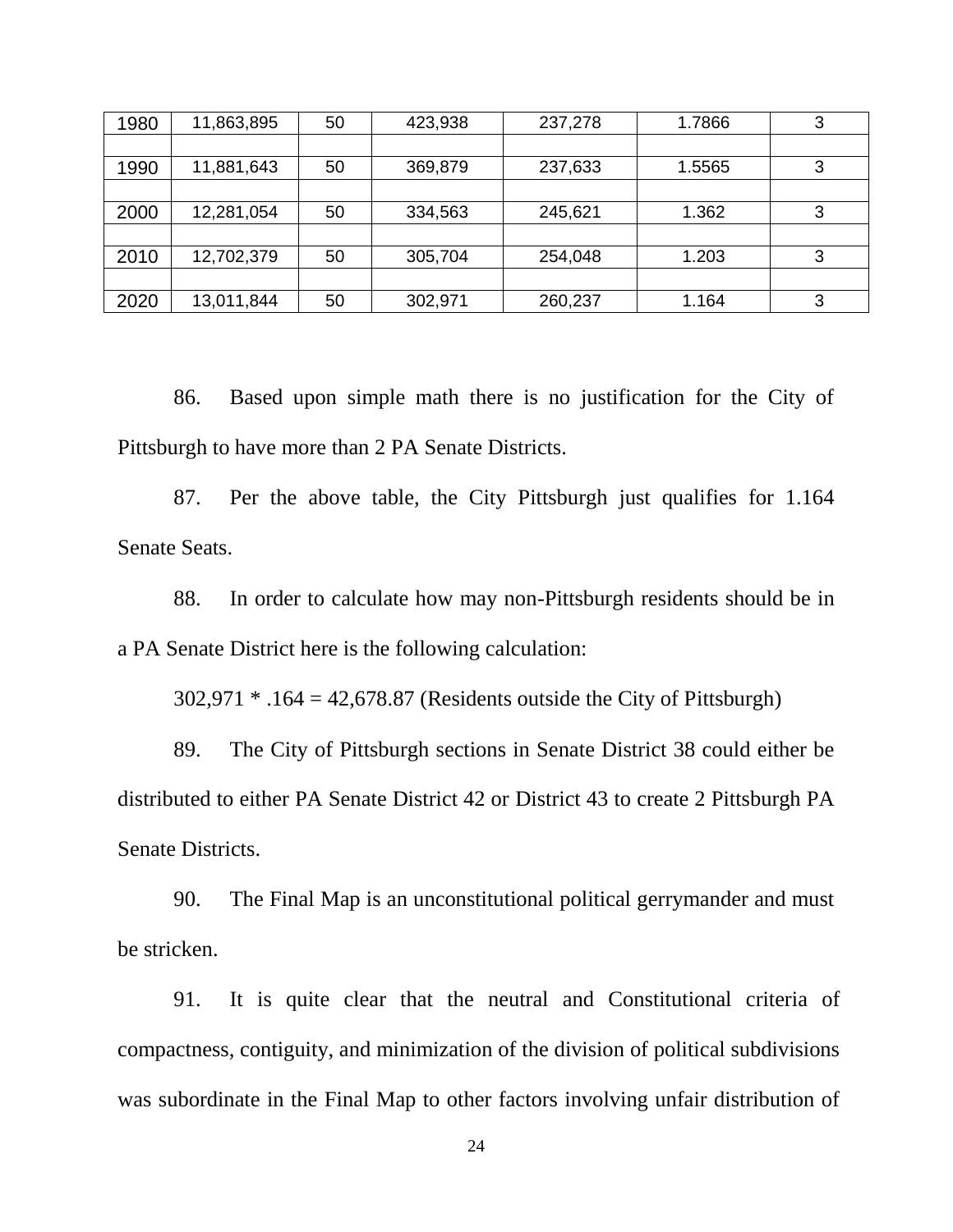House and Senate Seats to the City of Pittsburgh over the interest of smaller municipal entities within Allegheny County.

92. LRC's multiple subdivisions of Pittsburgh in both the PA House and Senate could only be done for the purposes of politically motivated gerrymandering whether to promote partisanship or the interest of a political entity such as the City of Pittsburgh over the interest of the smaller municipalities within Allegheny County.

93. This is illegal political gerrymandering at the expense of suburban Allegheny County residents that must be stricken as unconstitutional as a direct violation of Article II Section 16, of the Pennsylvania Constitution.

# **7. A U.S. District nullified a similar redistricting map in Daily, et. al. v. Defazio, et. al. when the City Pittsburgh received too many Allegheny County Council Districts per population**

94. Western Pennsylvania U.S. Judge District Robert J. Cindrich in Daily, et. al. v. DeFazio, et. al., 2:01CV01911 (2001) found a similar Allegheny County Council District Map violated the Allegheny County Administrative Code when the Allegheny County Democrats apportioned the City of Pittsburgh 6 Allegheny County Council Districts when they should have had 4.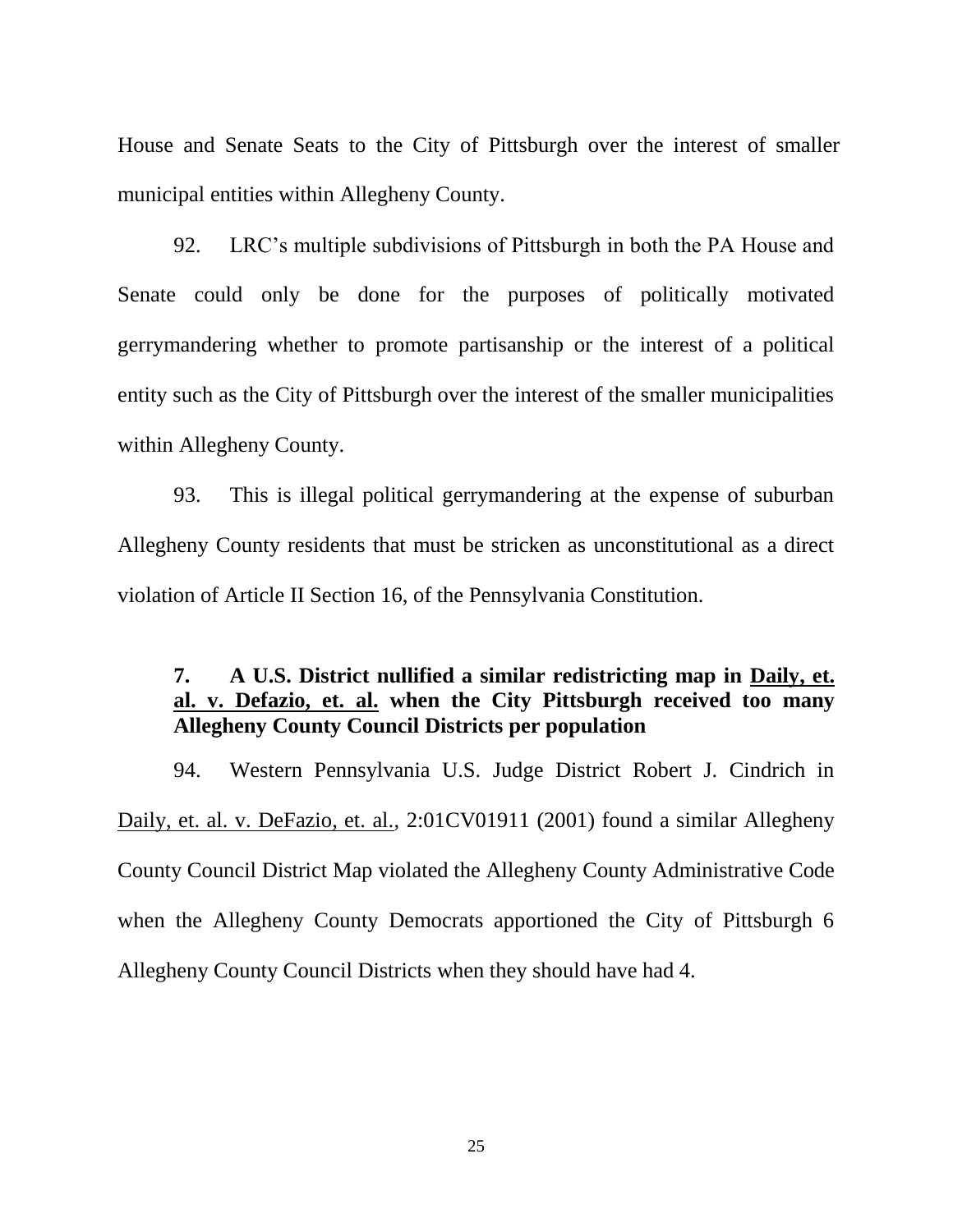95. Allegheny County used the same criteria that the LRC used in determining PA Senate and House Districts when trying to redistrict the Allegheny County Council.

96. The Allegheny County Code states the following in regard to reapportionment:

Unless absolutely necessary, no city, borough, township or ward shall be divided in forming Councilmanic Districts. … A municipality shall be divide into as few County Council districts as possible.

Administrative Code Section 301.03(B).

97. Allegheny County Council submitted a map termed the Fontana Plan that gave the City of Pittsburgh 6 Allegheny County Council Districts instead of 4 based upon the population. (Please see the attached as Appendix "C" the Fontana Plan.)

98. U.S. District Court Judge Cindrich found that "According to the 2000 Census, Pittsburgh lost substantial population, decreasing from 369,879 in 1990 to 334,563. Similarly, the average population for a county district decreased to 98,590. Thus, four council districts would comprise approximately 394,360 people, or 59,797 more people than reside in Pittsburgh. If Pittsburgh is to be divided only into "as few County Council districts as possible," it should be divided among only four districts. Nevertheless, the Fontana adopted by the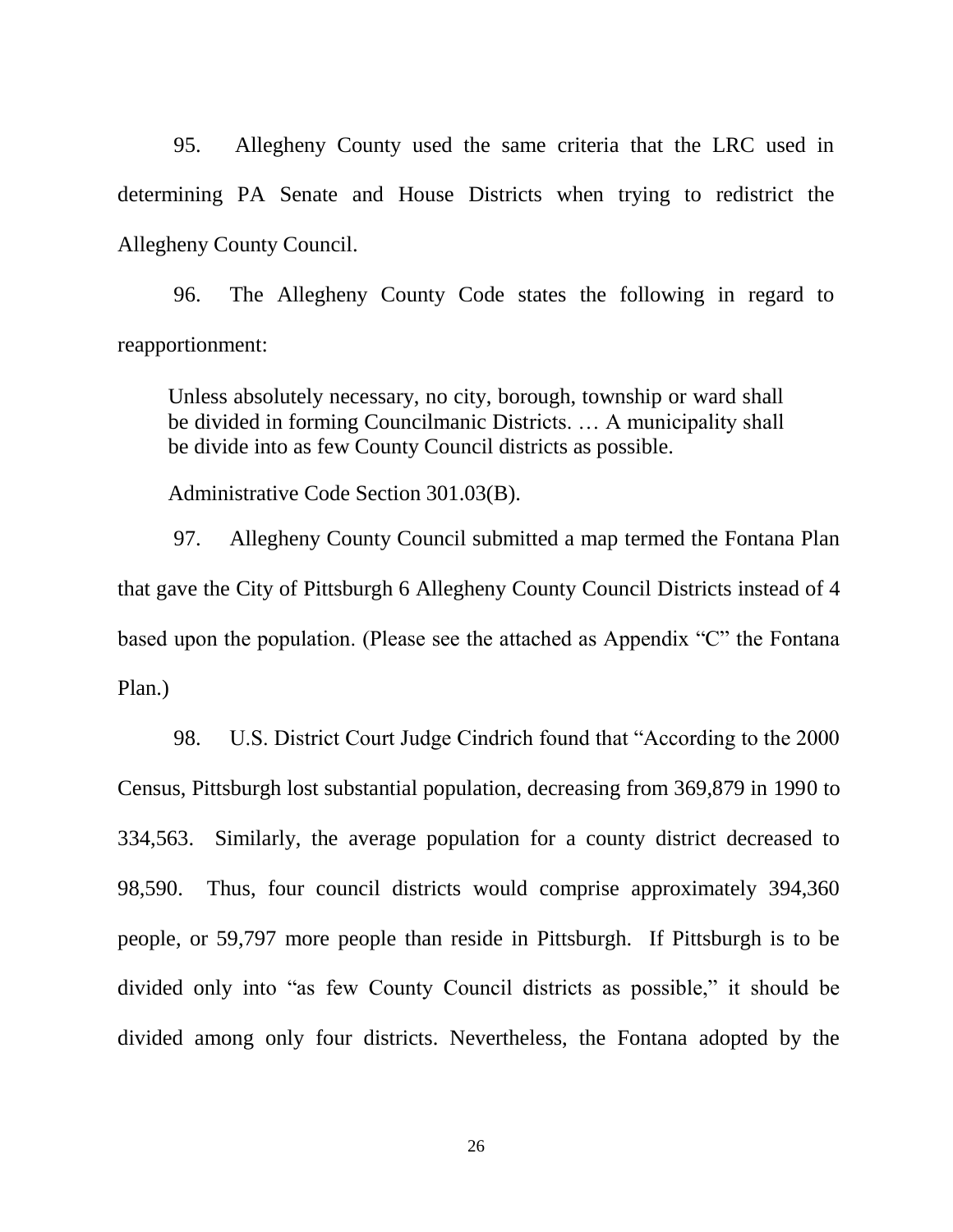County divides Pittsburgh among six different districts." Daily, J. Cindrich, Finding of Fact and Conclusions of Law, No. 49.

99. "The undisputed evidence demonstrated that it would have been easy to divide the City of Pittsburgh into only four council districts while still meeting all other requirements of Section 301.03(B), including the requirements of compactness, contiguousness and equal population, while achieving equivalent levels of minority population in the council districts." Id., at 56.

100. "Accordingly, we find that the Fontana Plan violates the Administrative Code because it did not divide the municipality of the City of Pittsburgh into as few County Council districts as possible." Id., at 57.

101. In regard to splitting wards Judge Cindrich stated, "As demonstrated by Plaintiff's Unified Ward Plan, I would have been easy to create a reapportionment plan that has compact and contiguous districts and has shorter aggregate district boundaries and has shorter aggregate district boundaries, reasonably equivalent minority population in majority –minority district, smaller deviation of population from the 'ideal' size, and less splitting of municipalities that present in the Fontanta Plan." Id., at 57.

102. Similarly, the Petitioner has supplied the Proposed Constitutional Plan to show it would been easy to create a reapportionment plan that has compact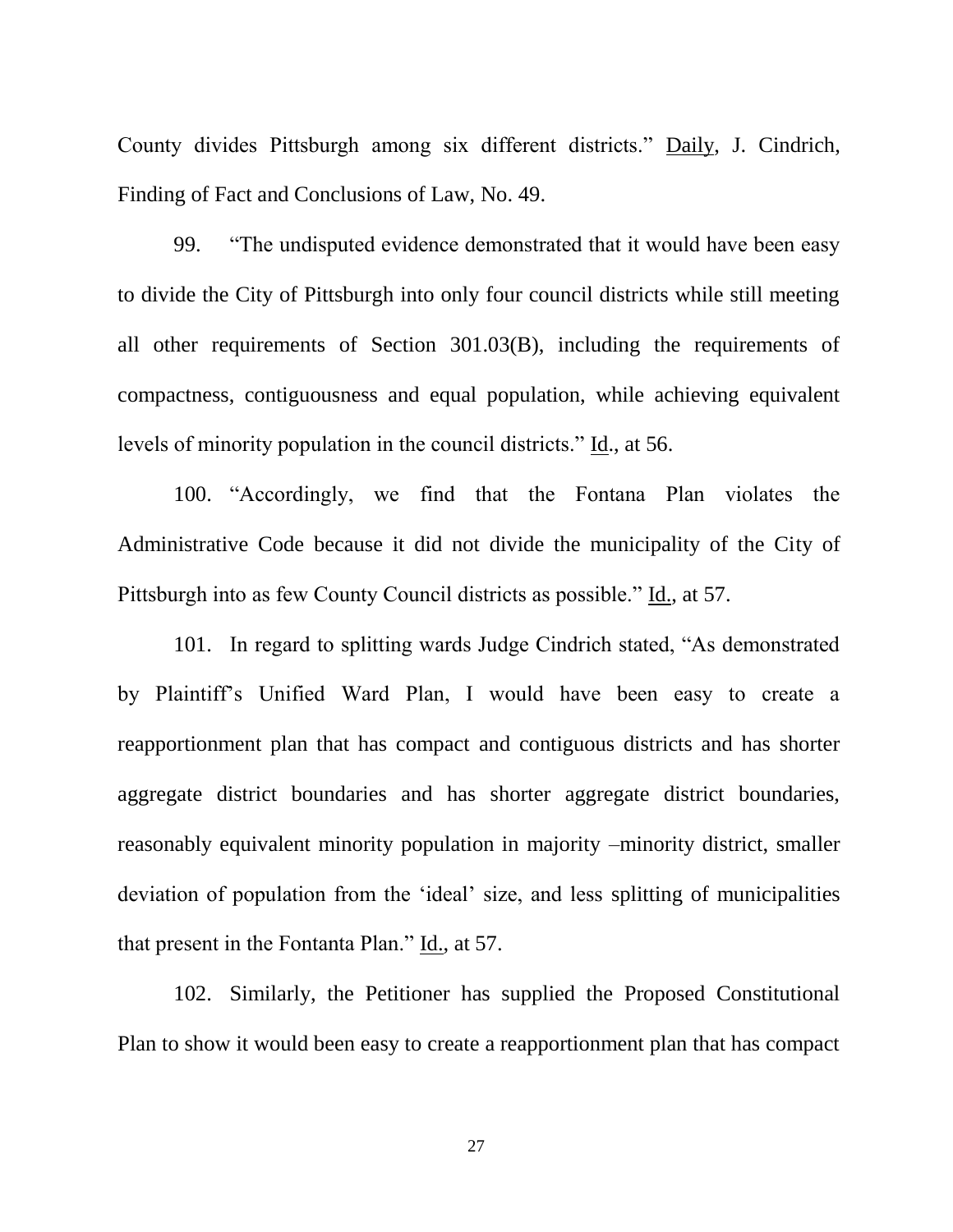and contiguous districts and has shorter aggregate district boundaries and has shorter aggregate district boundaries, reasonably equivalent minority population.

103. Here, like in Daily, there is undisputed evidence that it would have been easy to divide the City of Pittsburgh into only 5 PA District House and 2 PA Senate Districts while still meeting all other requirements

## **B. THE 2021 FINAL PLAN VIOLATES THE VOTING RIGHTS ACT AND FIFTEENTH AMENDMENT**

104. The LRC in failing to include Wilkinsburg within PA House  $24<sup>th</sup>$ District cannot create 2 African American PA House Districts in the City of Pittsburgh.

105. Wilkinsburg not being part of the  $24<sup>th</sup>$  District creates a violation of the Pennsylvania Constitution and the Voting Rights Act, 42 U.S.C. §1973(b) and the Fifteenth Amendment.

106. If the LRC would follow the Constitutional Proposed Plan there would be no violation of the Voting Rights Act as Wilkinsburg, clearly should be included within the 24th District.

## **REQUEST FOR RELIEF**

107. For the foregoing reason, the Petitioner asks this Court to determine that the 2021 Final Plan contrary to under Article I, Section 5 and Article II, Section 16 of the Pennsylvania Constitution, the Voting Rights Act, Fifteenth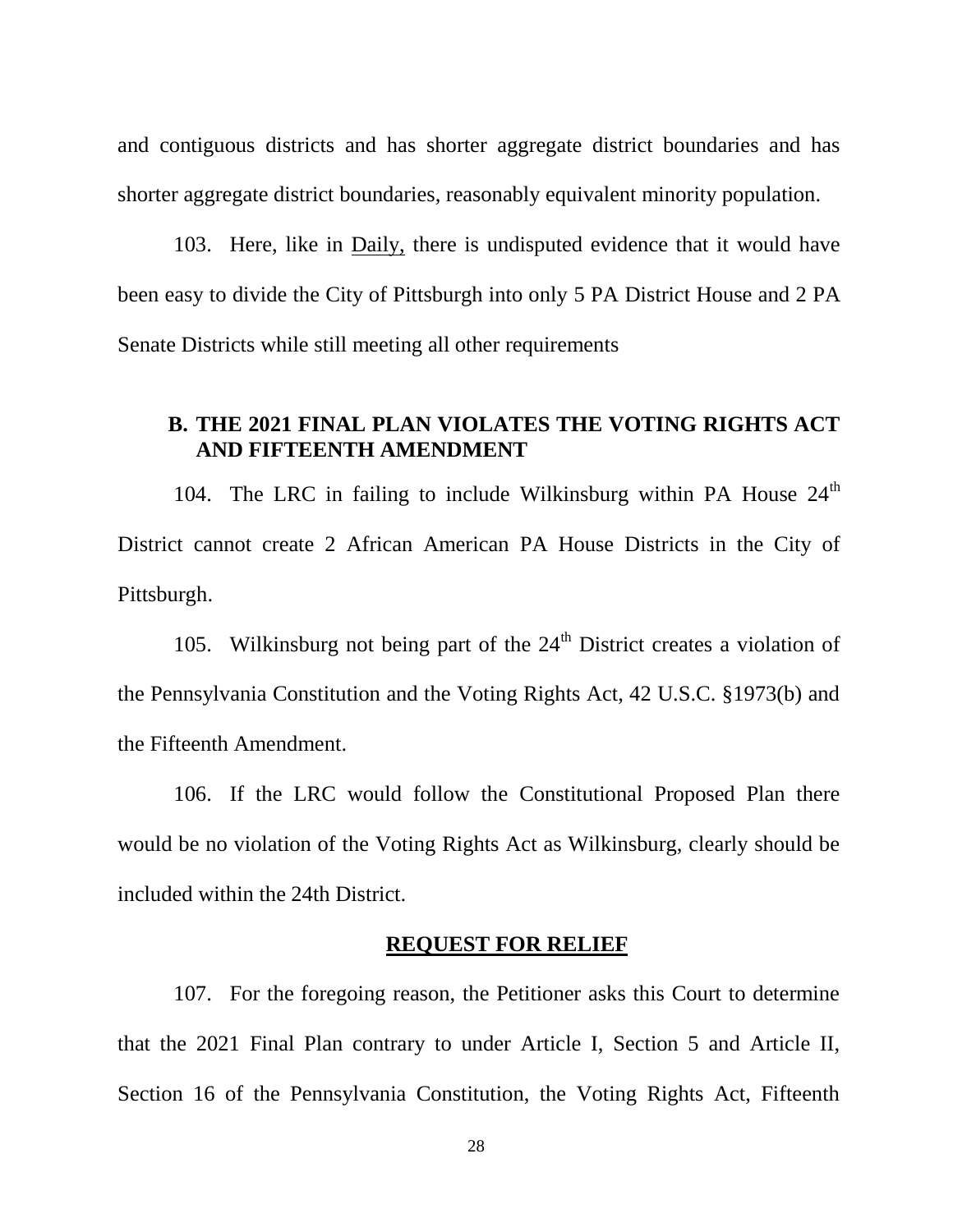Amendments to the United States Constitution and to remand the 2021 Final Plan to the Commission with direction to make the following revisions:

- a. Eliminate the unnecessary splits of political subdivision;
- b. Grant Petitioner's request to joins the objections and brief of the Petitioner Benninghoff as set forth in his Petition for Review docketed at 11 MM 2022 and that the Final Plan is unconstitutional and must be declared to be contrary to law;
- c. Place all minority districts
- d. Award Petitioners their costs, disbursements, and reasonable attorneys' fees related to this action; and
- e. Grant such other and further relief as the Court deems just and proper

Respectfully submitted,

/s/ Edward J. Kress, Esquire

Pro Se Petitioner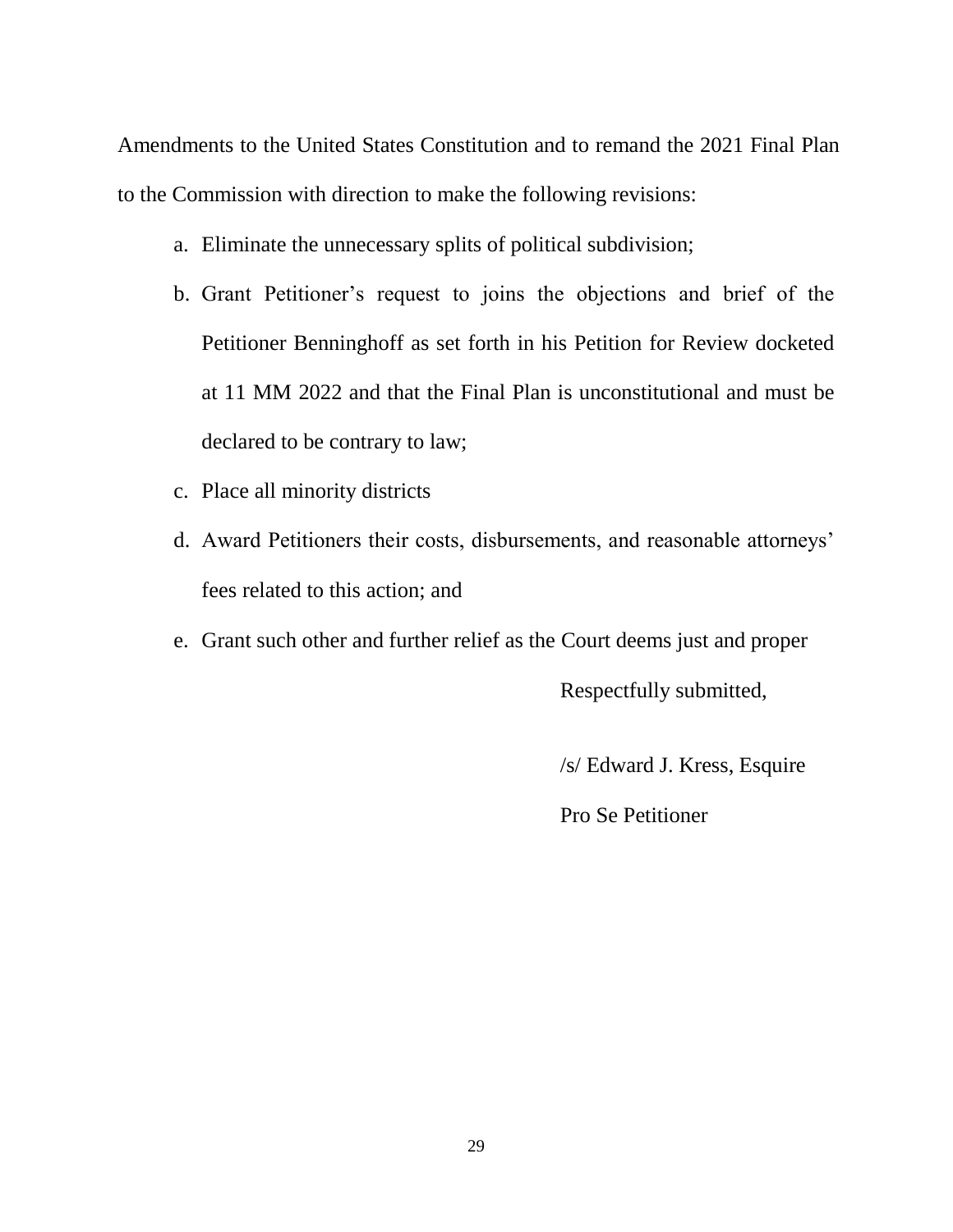### **CERTIFICATE OF SERVICE**

I hereby certify that on the date set forth below, I caused the foregoing PETITION FOR REVIEW STATE HOUSE AND SENATE MAP Final Map to be served upon the following parties and in the manner indicated below, which service satisfies the requirements on March 7, 2022:

> By Certified and Electronic Mail: Robert L. Byer, Esquire [rlbyer@duanemorris.com](mailto:rlbyer@duanemorris.com) Duane Morris, LLP 600 Grant Street, Suite 5010 Pittsburgh, PA 15219 & Leah A. Mintz, Esquire [LMintz@duanemorris.com](mailto:LMintz@duanemorris.com) Duane Morris,LLP 30 South 17<sup>th</sup> Street Philadelphia, PA 19103-4196

*Counsel for Respondent 2021 Legislative Reapportionment*

By PACFILE: John Vaskov, Esquire

Deputy Prothonotary 801 City-County Building 414 Grant Street Pittsburgh, PA 15219

By Certified and PMail: Office of Attorney General Strawberry Square, 16<sup>th</sup> Floor Harrisburg, PA 17120